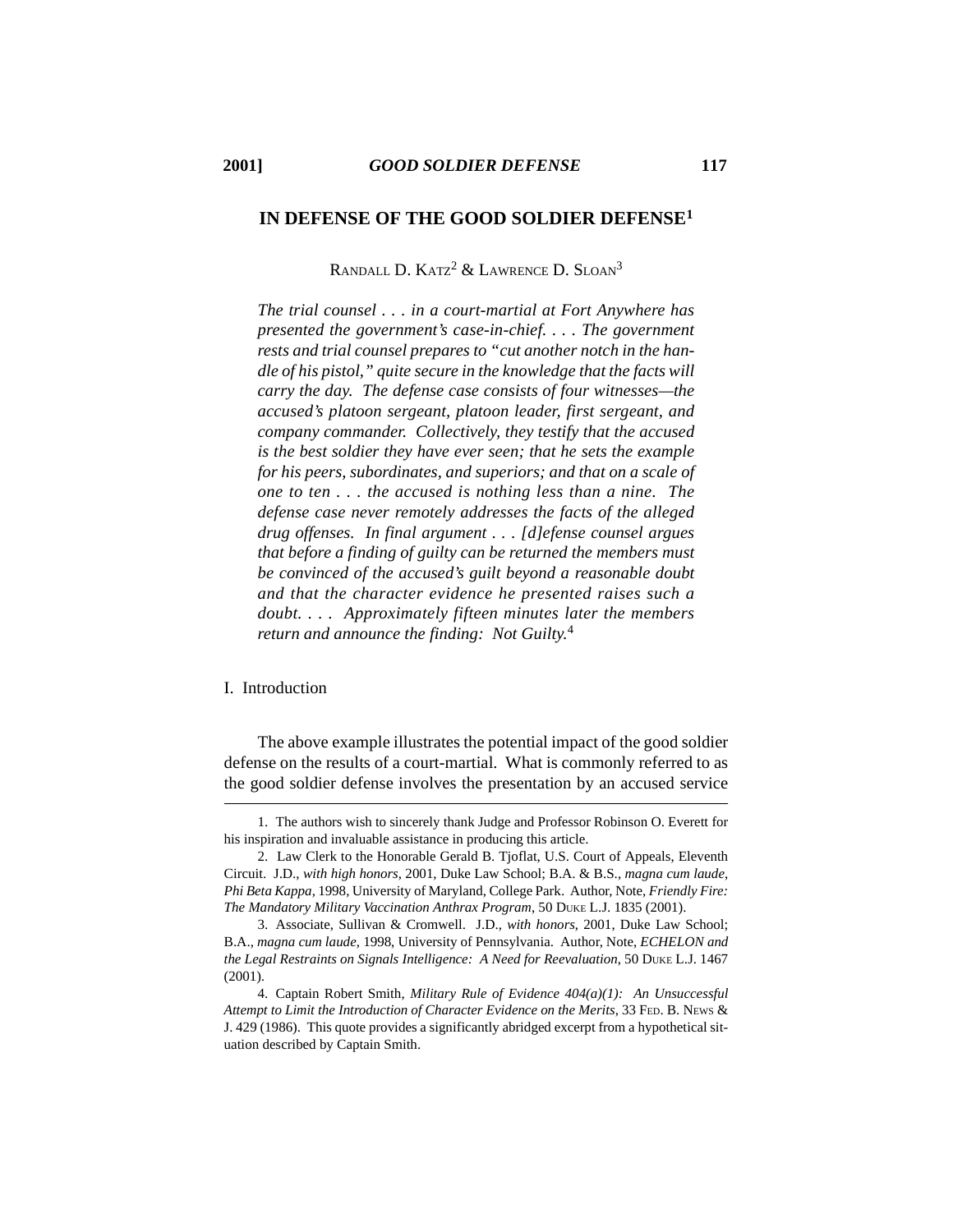member of evidence that highlights his good military character in an effort to convince members of the court-martial panel that he did not commit the crime of which he is accused. The accused submits written performance evaluations and oral testimony during trial to showcase his good military character. The military justice system has a strong tradition of permitting this evidence to be considered at courts-martial; such evidence has been permissible for almost seventy-five years. Recently, however, there has been increased criticism of the good soldier defense. While there are certainly valid arguments that can be made for both retaining and prohibiting the defense, the authors of this article believe that the good soldier defense serves a valid purpose and should be maintained.

Part II of this article begins with an overview of the contours and operation of the good soldier defense. It discusses Military Rule of Evidence (MRE) 404(a), which permits the introduction of evidence of good military character, and the manner in which the courts have interpreted this rule. Part II concludes with a comparison of MRE 404(a) and its counterpart in the Federal Rules of Evidence (FRE). Part III then turns to a discussion of the controversy surrounding the good soldier defense. This section advances four arguments that weigh strongly in favor of maintaining the good soldier defense, and then identifies the primary arguments raised by the critics of the defense. While these criticisms appear valid on their face, they can all be credibly rebutted.

## II. The Good Soldier Defense

## A. What is the Good Soldier Defense?

What is commonly termed the "good soldier defense" refers to an accused service member's introduction of evidence of good military character in an attempt to convince the military judge or members that he did not commit the offense for which he is charged. Generally, the introduction of evidence of a defendant's good military character is intended to provide the basis for an inference that the accused is too professional a soldier to have committed the offense with which he is charged.<sup>5</sup> The good soldier defense is not an affirmative defense. It will not be sufficient to exonerate a service member who is shown or admits to having committed all the ele-

<sup>5.</sup> *See* Lieutenant Colonel Paul A. Capofari, *Military Rule of Evidence 404 and Good Military Character*, 130 MIL. L. REV. 171, 171 (1990).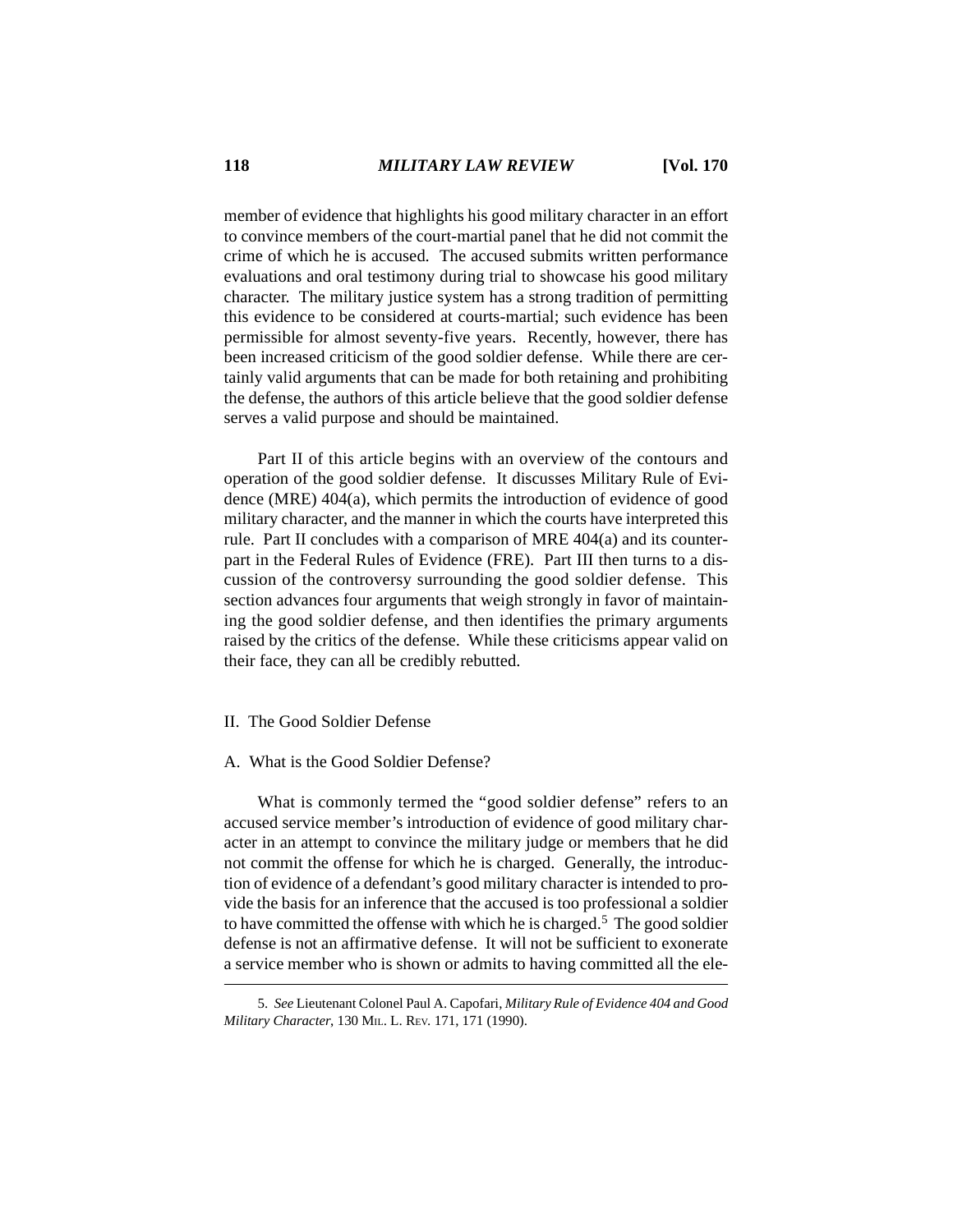ments of the crime for which he is charged.<sup>6</sup> Instead, defense counsel rely on the good soldier defense to create sufficient doubt in the minds of the judge or jury such that they could find reasonable doubt that the accused committed the charged offense.7

The Supreme Court has recognized that evidence of the character of the accused "alone, in some circumstances, may be enough to raise a reasonable doubt of guilt."<sup>8</sup> This quoted language has been incorporated into the military judge's instructions related to character evidence.<sup>9</sup> It is obviously preferable for the defense to utilize other means of creating doubt regarding the accused's guilt in addition to character evidence, but the defense may create sufficient doubt relying solely on character evidence. Therefore, although the good soldier defense is not an affirmative defense, the accused may rely solely on good character evidence for his defense.

One must remember that the military trial process is a bifurcated one in which the determination of guilt or innocence is separate from sentencing.10 While evidence of good military character can be relevant at both stages of the process, the good soldier defense refers generally to use of evidence of good military character during the assessment of guilt or innocence. 11 Thus, the following discussion of the good soldier defense specifically addresses the use of character evidence for the purpose of assessing the guilt or innocence of the accused. Even though similar evidence bearing on the character of the accused may be introduced at both phases of the process, there is not much criticism of the use of such evidence during the sentencing phase. The use of character evidence by a guilty defendant, in order to mitigate the harshness of his punishment dur-

<sup>6.</sup> This is in marked contrast to an affirmative defense, such as self-defense, which allows a defendant to be exonerated even though all the elements of the crime can be proved beyond a reasonable doubt.

<sup>7.</sup> Military trials place the same burden of proof on the prosecution as do civilian criminal courts in this country. The prosecutor must prove guilt beyond a reasonable doubt.

<sup>8.</sup> Michelson v. United States, 335 U.S. 469, 476 (1948).

<sup>9.</sup> *See* U.S. DEP'T OF ARMY, PAM. 27-9, LEGAL SERVICES: MILITARY JUDGES' BENCH-BOOK ¶ 7-8-1 (1 Apr. 2001).

<sup>10.</sup> *See* 3 FRANCIS A. GILLIGAN & FREDERIC I. LEDERER, COURT-MARTIAL PROCEDURE § 23-11.00 (1999).

<sup>11.</sup> *See id.*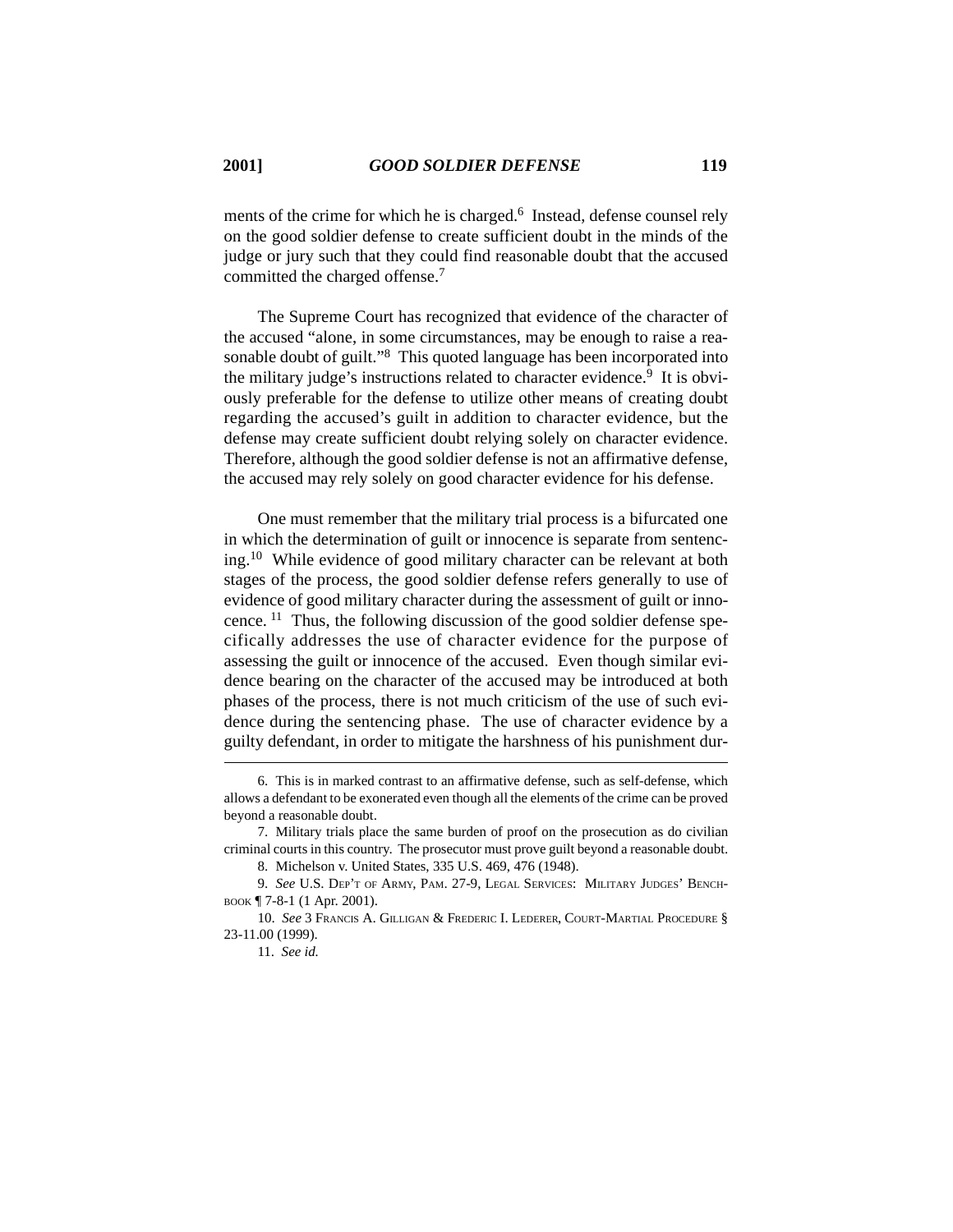ing the sentencing phase, is a far less controversial practice and will not be the focus of this article.

Typically, the defense presents character evidence through the live testimony of superior officers of the accused, or from associates of the accused. In *United States v. Vandelinder*, <sup>12</sup> the Court of Military Appeals (COMA) (the predecessor of the Court of Appeals for the Armed Forces (CAAF)) made it clear that in addition to live testimony, enlisted performance reports could be admitted as evidence of good military character. Writing for the *Vandelinder* majority, Chief Judge Everett pointed out that:

The admissibility of these opinions [about a service member's military character contained in Enlisted Performance Reports] fulfills an important purpose . . . by permitting a service-member to reap the benefits of the "good military character" he has demonstrated in years past, even though because of death, distance, or other reasons, his former superiors and associates may be unavailable to testify for him at his trial. $13$ 

Specific instances of conduct described on the reports, however, cannot be admitted<sup>14</sup> per MRE 405(a) and (b).<sup>15</sup> Standard military appraisal forms contain five categories: (1) professional performance,  $^{16}$  (2) military behavior,<sup>17</sup> (3) leadership and supervisory ability,<sup>18</sup> (4) military appearance,<sup>19</sup> and (5) adaptability.<sup>20</sup> All of these categories, however, may not be admissible for good soldier defense purposes. Chief Judge Everett observed: "Admittedly, a diversity of views may exist as to the precise limits of 'good military character.' Perhaps, it does not include all the five 'traits' rated on the Reports of Enlisted Performance; or perhaps it includes

<sup>12. 20</sup> M.J. 41 (C.M.A. 1985).

<sup>13.</sup> *Id.* at 46.

<sup>14.</sup> *See id.*

<sup>15.</sup> *See* MANUAL FOR COURTS-MARTIAL, UNITED STATES, MIL R. EVID. 405(a) and (b) (2000**)** [hereinafter MCM].

<sup>16.</sup> *See Vandelinder*, 20 M.J. at 42-43. Professional performance is defined on the form as "skill and efficiency in performing assigned duties." *Id.* at 48.

<sup>17.</sup> *See id.* at 42-43. Military behavior is defined on the form as "how well the member accepts authority and conforms to the standards of military behavior." *Id.* at 48.

<sup>18.</sup> *See id.* at 42-43. "Leadership and supervisory ability" is defined on the form as "the ability to plan and assign work to others." *Id.* at 48.

<sup>19.</sup> *See id.* at 42-43. Military appearance is defined as the "member's military appearance and neatness in dress." *Id.* at 48.

<sup>20.</sup> *See id.* at 42-43. Adaptability is defined as "how well the member gets along and works with others." *Id.* at 48.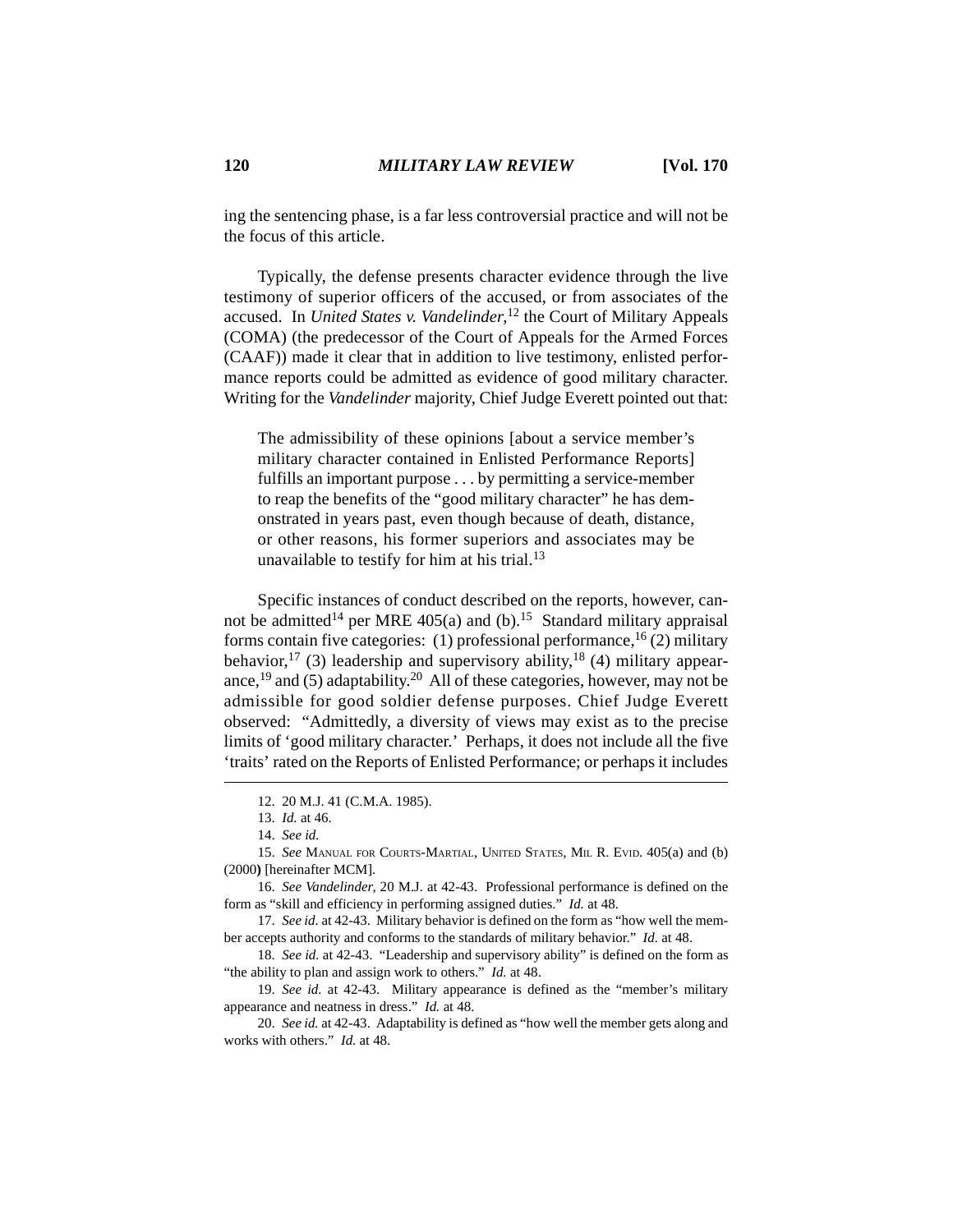additional 'traits.'"21 Ultimately, the discretion lies with the military judge in each individual case to discern which categories are relevant to a pertinent trait.

## B. When Is the Good Soldier Defense Available?

Military Rule of Evidence 404(a) permits the admissibility of evidence of good military character during the trial phase of a court-martial. To properly comprehend MRE 404, one must have a basic understanding of the history of character evidence in the military justice system. Prior to the enactment of the MRE in 1980, paragraph 138f of the 1969 *Manual for Courts-Martial* addressed the admissibility of character evidence and provided:

To show the probability of his innocence, the accused may introduce evidence of his own good character, including evidence of his military record and standing as shown by authenticated copies of efficiency or fitness reports or otherwise and evidence of his general character as a moral, well-conducted person and law abiding citizen. However, he may not, for this purpose, introduce evidence as to some specific trait of character unless evidence of that trait would have a reasonable tendency to show that it was unlikely that he committed the offense charged. For example, evidence of good character as to peaceableness would be admissible to show the probability of innocence in a prosecution for any offense involving violence, but it would not be admissible for such a purpose in a prosecution for a nonviolent theft.22

This paragraph provided defense counsel a great deal of leeway in presenting character evidence. Such a favorable disposition to the admissibility

<sup>21.</sup> *Id.* at 45.

<sup>22.</sup> *See* MANUAL FOR COURTS-MARTIAL, UNITED STATES ¶ 138f (1969).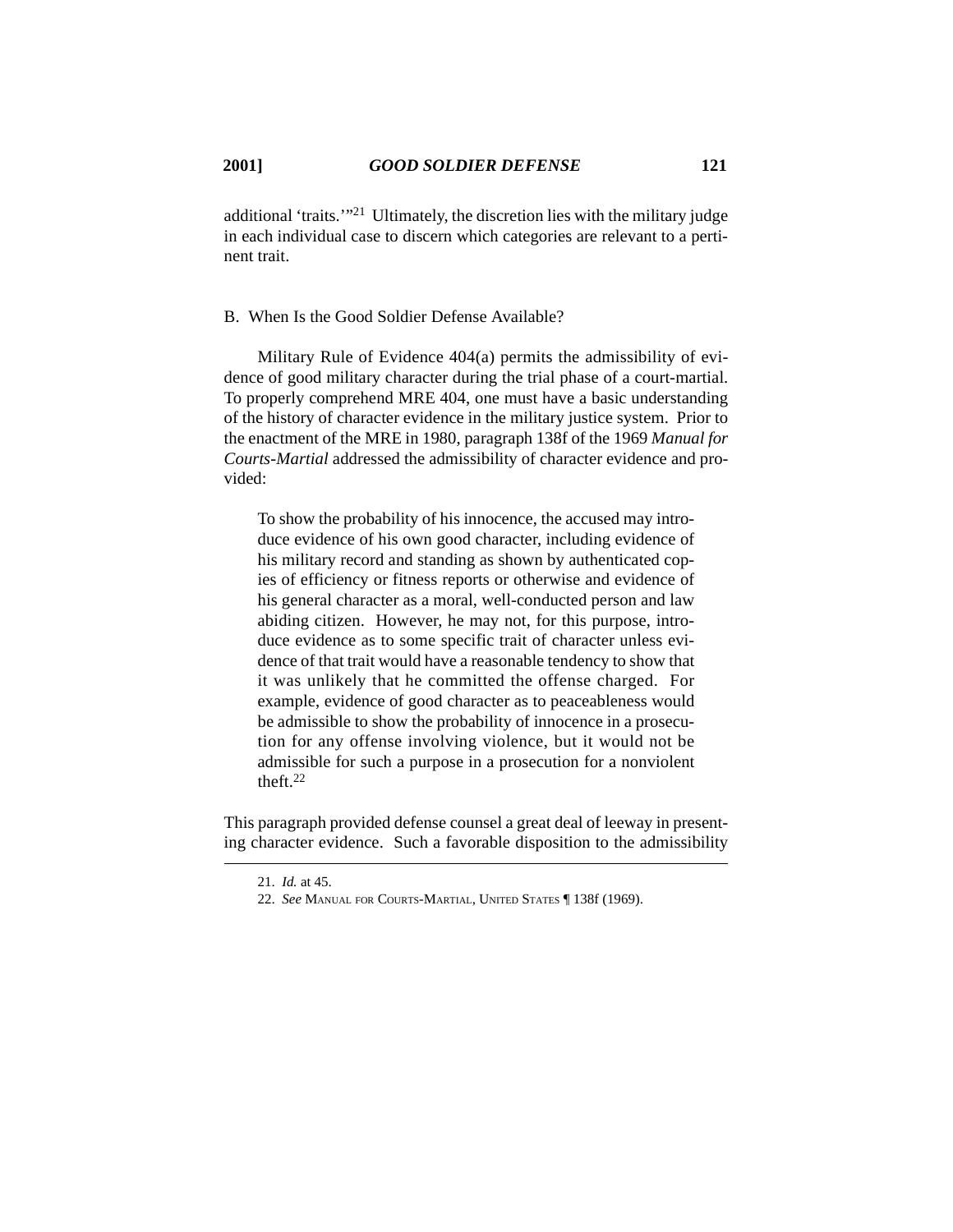of character evidence is consistent with the practice and tradition of the military justice system.

The first *Manual for Courts-Martial* (*Manual*) to specifically provide for the introduction of character evidence was the 1928 *Manual*. 23 Paragraph 113b of the 1928 *Manual* stated, "The accused may introduce evidence of his own good character, including evidence of his military record and standing, in order to show the probability of his innocence."<sup>24</sup> The 1949 *Manual* expanded on this provision with language very similar to that quoted from the 1969 *Manual* in the preceding paragraph.25 The early precedents set by the COMA support the conclusion that courts-martial have traditionally been very receptive to the introduction of character evidence by the accused.26 Thus, courts-martial historically permitted the accused

25. *See* MANUAL FOR COURTS-MARTIAL, UNITED STATES ¶ 125b (1949). The 1949 *Manual* provided that:

> In order to show the probability of his innocence, the accused may introduce evidence of his own good character, including evidence of his military record and standing and evidence of his general reputation as a moral well-conducted person and law abiding citizen. However, if the accused desires to introduce evidence as to some specific trait of character, such evidence must have a reasonable tendency to show that it was unlikely that he committed the particular offense charged. For example, evidence of reputation for peacefulness would be admissible in a prosecution involving any offense involving violence, but it would be inadmissible in a prosecution for a non-violent theft.

*Id.* The 1951 *Manual for Courts-Martial* modified this provision slightly by changing the word "reputation" in the first sentence to "character." *See* MANUAL FOR COURTS-MARTIAL, UNITED STATES ¶ 138f(2) (1951).

26. *See* United States v. Harrell, 26 C.M.R. 59 (C.M.A. 1958); United States v. Presley, 9 C.M.R. 44 (C.M.A. 1953); United States v. Browning, 5 C.M.R. 27 (C.M.A. 1952).

<sup>23.</sup> The first *Manual for Courts-Martial* to contain rules of evidence was the 1921 *Manual*. *See* Capofari, *supra* note 5, at 173. Prior to that, the *Manual* simply stated that the rules of evidence at courts-martial would be the same as those used by the federal district courts. The 1921 *Manual* did not specifically address the use of good character evidence by the defense. *See id.*

<sup>24.</sup> MANUAL FOR COURTS-MARTIAL, UNITED STATES ¶ 113b (1928).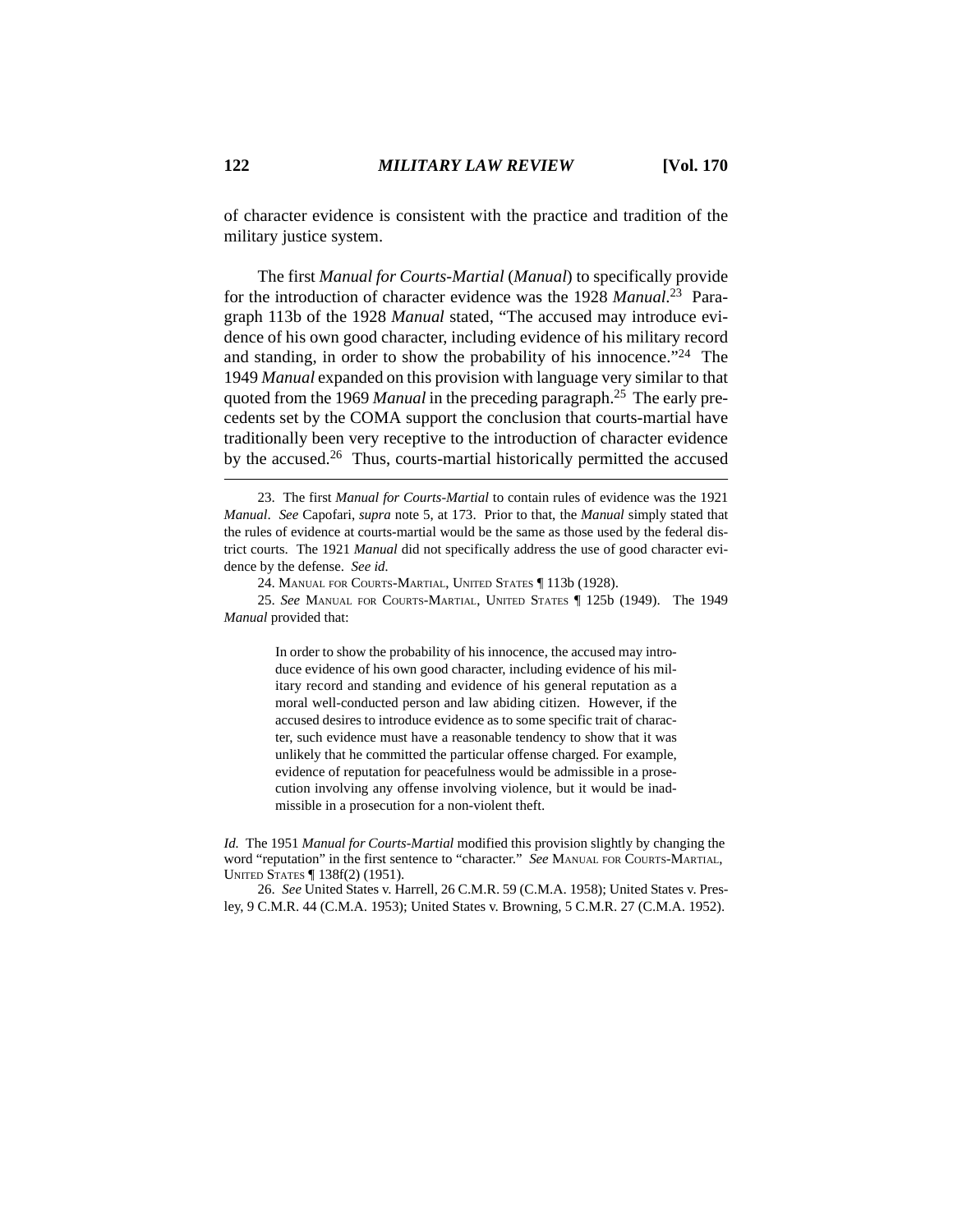to introduce evidence of specific traits and evidence of general good character as a soldier. $27$ 

Following this long-standing history of permitting nearly all forms of character evidence to be introduced in courts-martial, MRE 404(a) was enacted. The rule provides:

(a) *Character evidence generally*. Evidence of a person's character or a trait of a person's character is not admissible for the purpose of proving that the person acted in conformity therewith on a particular occasion, except:

(1) *Character of the accused*. Evidence of a pertinent trait of the character of the accused offered by an accused, or by the prosecution to rebut the same  $28$ 

The basic rule laid out in MRE 404(a) is that evidence of the character of an accused is not admissible to prove that he or she acted in conformance with that trait on a particular occasion. Despite this blanket prohibition on the introduction of character evidence when deciding the merits of a case, the language in MRE  $404(a)(1)$  provides an exception whereby the accused may introduce evidence that relates to a pertinent trait. Military Rule of Evidence 404 provides little guidance as to what constitutes a pertinent trait, which will qualify for admission at trial under MRE 404(a)(1). The drafters of MRE 404, however, provided the following analysis of the new rule:

(a) *Character evidence generally.* Rule 404(a) replaces 1969 Manual [paragraph] 138f and is taken without substantial change from the Federal Rule. Rule 404(a) provides, subject to three exceptions, that character evidence is not admissible to show that a person acted in conformity therewith. Rule  $404(a)(1)$  allows only evidence of a pertinent trait of character of the accused to be offered in evidence by the defense. This is a significant change from [paragraph] 138f of the 1969 Manual which also allows evidence of "general good character" of the accused to be received in order to demonstrate that the accused is less likely to

<sup>27.</sup> *See* Capofari, *supra* note 5, at 175 ("Courts-martial always have been receptive to character evidence offered by the accused, and the accused always was permitted to offer general character [evidence], not only as to a specific trait, but also as to one's general good character as a soldier.").

<sup>28.</sup> *See* MCM, *supra* note 15, MIL. R. EVID. 404(a)(1).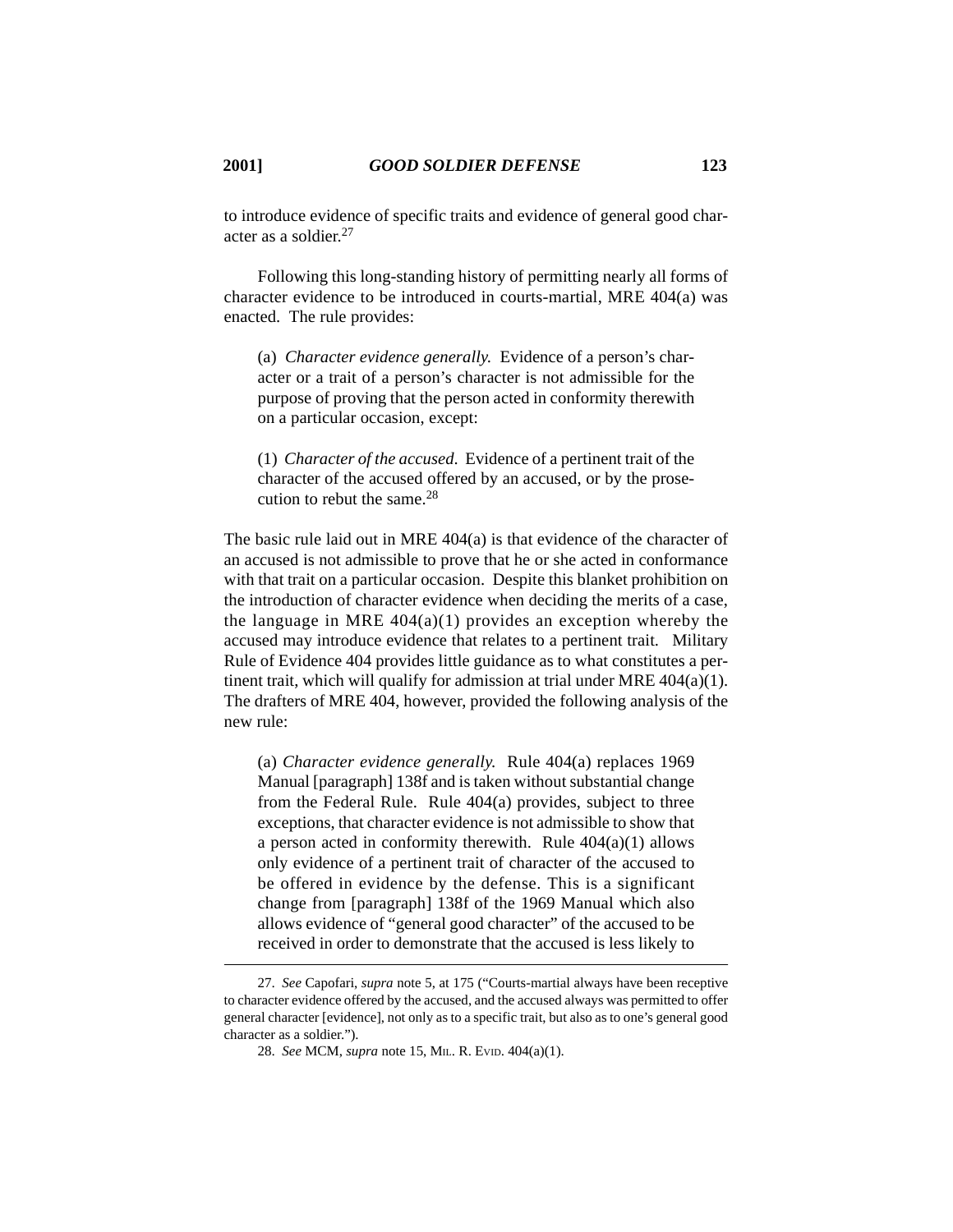have committed a criminal act. Under the new rule, evidence of general good character is inadmissible because only evidence of a specific trait is acceptable. *It is the intention of the Committee, however, to allow the defense to introduce evidence of good military character when that specific trait is pertinent. Evidence of good military character would be admissible, for example, in a prosecution for disobedience of orders*. 29

While the drafters explicitly stated in their analysis that they were significantly changing the law, they also provided that evidence of good military character would be admissible when found to be pertinent. Neither the plain language of the rule, nor the drafters' analysis provides guidance as to when good military character would be a "pertinent trait." It has been left to the military courts to interpret the meaning of this language. Through a series of cases discussed below, the COMA has developed a broad interpretation of "pertinent," such that today evidence of good military character is likely to be found relevant for most courts-martial.

The COMA first had the opportunity to interpret the new MRE 404 in *United States v. Clemons*. 30 In *Clemons*, the accused was charged with larceny, unlawful entry, and wrongful appropriation in connection with the theft of a cassette player and television set.<sup>31</sup> Clemons admitted taking the property, but claimed he did so as part of his tour of duty as charge of quarters in order to teach a lesson to those who left their valuables unsecured and to secure these items to protect them from the ft.<sup>32</sup> To support this defense, he sought to have several noncommissioned officers testify as to his "good military character and his character for lawfulness."<sup>33</sup> The trial court, relying upon MRE 404(a), excluded this evidence that Clemons was a good soldier. The COMA unanimously agreed that this exclusion of character evidence was reversible error and overturned Clemons' conviction.34

Writing for the court in *Clemons*, Judge Fletcher focused on the relationship between the character evidence and the nature of the defense raised by Clemons in holding that "it is clear that the traits of good military

<sup>29.</sup> MANUAL FOR COURTS-MARTIAL, UNITED STATES, MIL. R. EVID. 404 Analysis, apps. 22-32 (1984) (emphasis added).

<sup>30. 16</sup> M.J. 44 (C.M.A. 1984).

<sup>31.</sup> *See id.* at 44.

<sup>32.</sup> *See id.* at 45.

<sup>33.</sup> *Id.* at 44.

<sup>34.</sup> *Id.* at 48.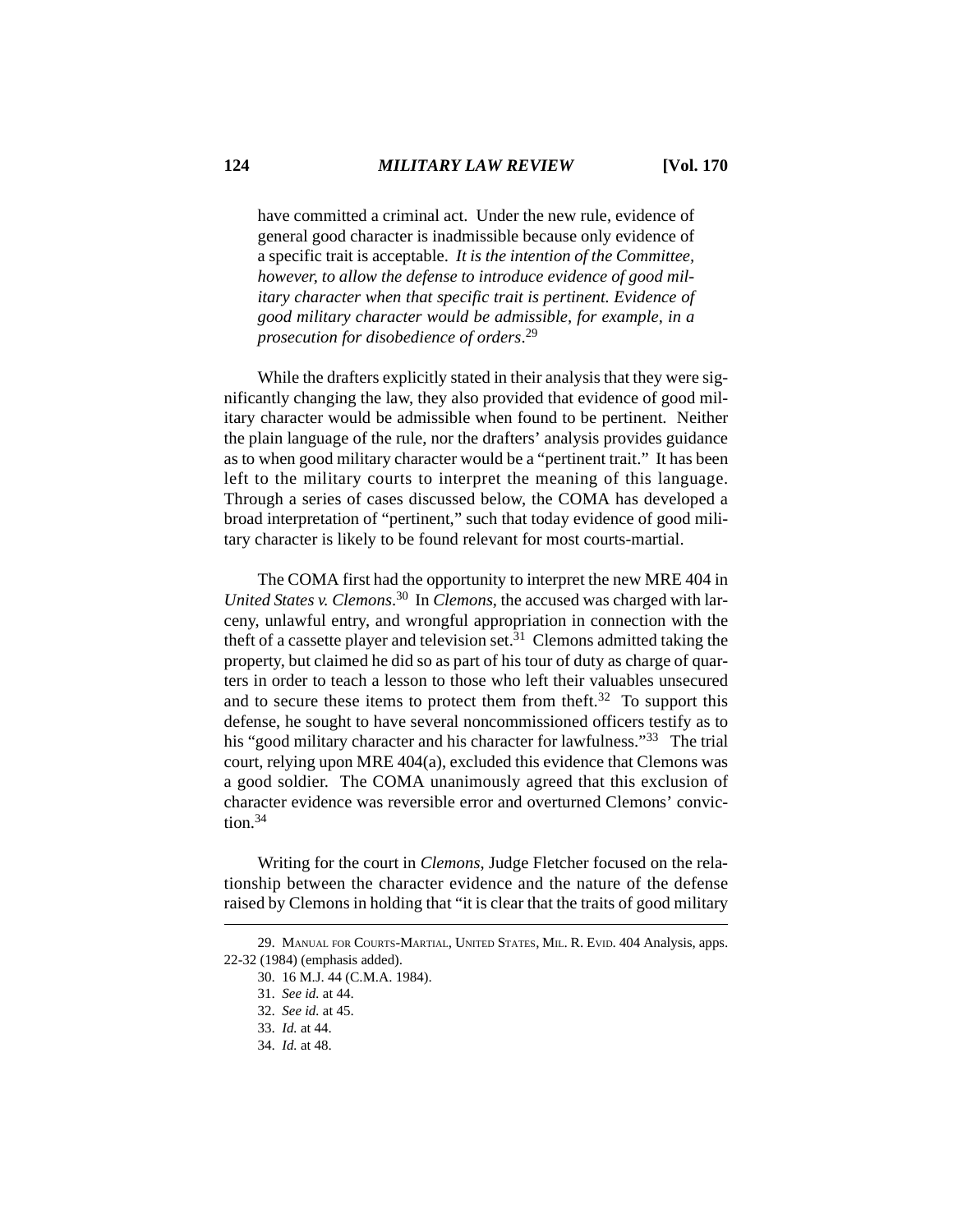character and character for lawfulness each evidenced 'a pertinent trait of the character of the accused' in light of the principal theory of the defense case."35 Chief Judge Everett wrote a concurring opinion, which seemed to foreshadow the court's future treatment of character evidence when he stated:

it is hard to understand how evidence of a defendant's character as a law-abiding person—or, indeed, his general good character—would not be pertinent in the present case or, indeed, in almost any case that can be imagined. This seems especially true in light of the great weight that for decades has been attributed to character evidence in trials by courts-martial.<sup>36</sup>

The next case to reach the COMA concerning character evidence was *United States v. Piatt*. 37 Sergeant Piatt was a Marine Corps drill instructor who was accused of ordering two trainees to assault a third trainee in order to improve the derelict trainee's behavior.<sup>38</sup> Sergeant Piatt claimed that he did not intend to have the two trainees physically assault the third, but merely intended to have them verbally address the third trainee. In support of this defense, Sergeant Piatt attempted to have witnesses testify as to their "opinions of appellant's character as a drill instructor and his dedication to being a good drill instructor."39 Relying on MRE 404(a), the trial court denied the admissibility of the character evidence. Again, a unanimous COMA found this to be reversible error after focusing on the nature of the offense and the defense to be raised by the accused.40 The court found that:

trial defense counsel correctly pointed out that the charges against appellant arose in the context of the performance of his military duties as a drill instructor. As past character for performing such duties in a proper manner would tend to undermine the implication that he willfully departed from normal standards in training. . . . his character as a good drill instructor was clearly

<sup>35.</sup> *Id.*

<sup>36.</sup> *Id.* at 49.

<sup>37. 17</sup> M.J. 442 (C.M.A. 1984).

<sup>38.</sup> *See id.* at 444.

<sup>39.</sup> *Id*. at 445.

<sup>40.</sup> *Id.* at 446 ("In this context, a person's military character is properly considered a particular trait of his general character and a fact which may be relevant at a court-martial depending upon the issue for which it is offered.").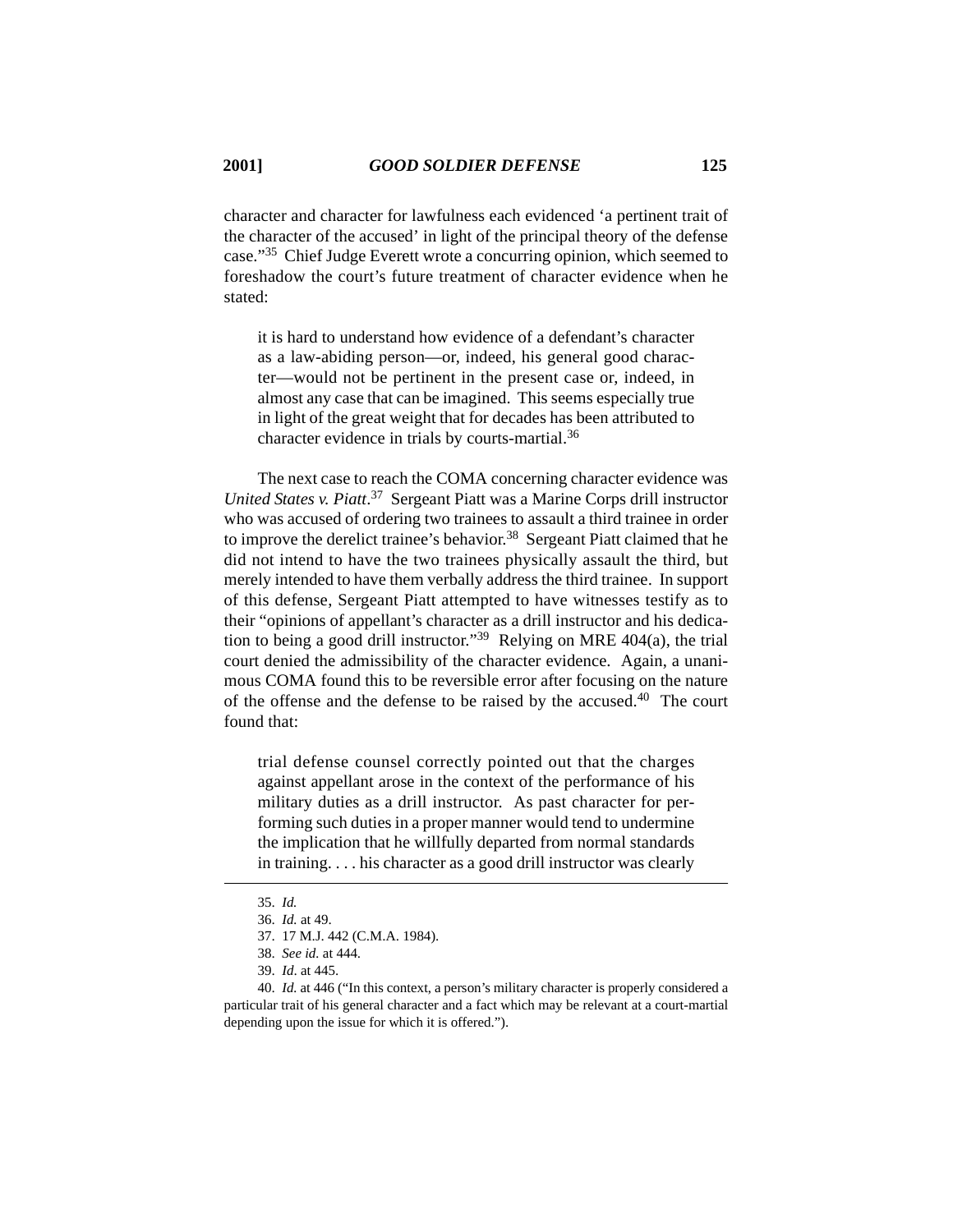pertinent to the question of his intent to do the charged offenses<sup>41</sup>

On the same day *Piatt* was decided, the court also decided *United States v. McNeill.*42 In *McNeill*, the court utilized the same logic found in *Piatt* to hold that a drill instructor accused of sodomizing one of his trainees was entitled to have the benefit of evidence of his character as a drill instructor introduced as part of his general denial of the charges.<sup>43</sup>

*Clemons*, *Piatt* and *McNeill* all dealt with character evidence in connection with offenses that involved the performance of military duties. In *United States v. Kahakauwila*, 44 the court was faced for the first time with a non-duty offense. Marine Corporal Kahakauwila was convicted of purchasing drugs from an undercover informant in the barracks in violation of Uniform Code of Justice (UCMJ) Article 92. The accused sought to introduce testimony from witnesses who would testify that his work performance was excellent, his military appearance was outstanding, and his conduct as a squad leader was very dependable.<sup>45</sup> The COMA found that the trial court erred in excluding the character evidence on the grounds that "[e]vidence of the accused's performance of military duties and overall military character was admissible to show that he conformed to the demands of military law and was not the sort of person who would have committed such an act in violation of regulations."46

In another drug case, *United States v. Vandelinder*, 47 the court recognized that the admissibility of character evidence in a drug case "should not hinge on whether the prosecution is under Article 92 or Article 134; or

<sup>41.</sup> *Id.*

<sup>42. 17</sup> M.J. 451 (1984).

<sup>43.</sup> The procedural history of *McNeill* is somewhat unique in that the trial judge prohibited the admission of the character evidence at trial and a verdict of guilty was returned. At the sentencing phase, the defense was permitted to introduce character evidence to mitigate Sergeant McNeill's sentence. Upon hearing the character evidence, the members of the court-martial inquired of the judge how they could reconsider their findings of guilt. The military judge told the members they could reconsider their findings, but the character evidence could not be considered. *See* Capofari, *supra* note 5, at 180.

<sup>44. 19</sup> M.J. 60 (C.M.A. 1984).

<sup>45.</sup> *See id.* at 61.

<sup>46.</sup> *Id.* at 62.

<sup>47. 20</sup> M.J. 41 (C.M.A. 1985).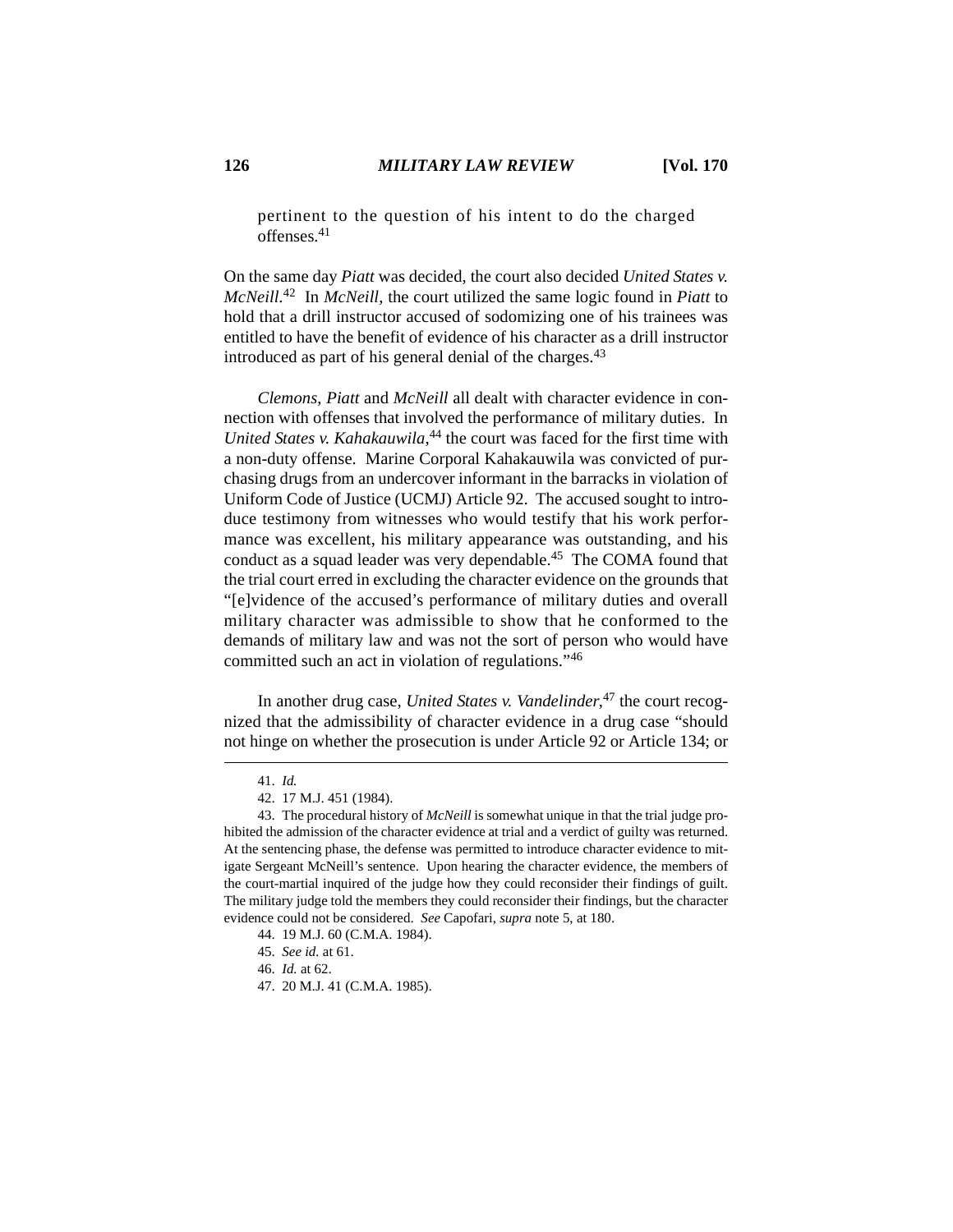under . . . Article 112a."<sup>48</sup> The trial court found that the alleged drug purchases by the accused were not uniquely military misconduct and, thus, good military character was not pertinent. The COMA disagreed, stating that "[t]he Drafters Analysis makes clear that—whatever the term 'trait' means in  $[MRE]$  404(a)(1)—'good military character' is a 'trait.' We can only conclude that this trait was 'pertinent' to the charge against Vandelinder."49 Thus, *Vandelinder* and *Kahakauwila* firmly established that evidence of good military character is pertinent even when the accused is charged with an offense, such as drug possession, which appears to have only a limited nexus to the accused's military duties.

The COMA continued its expansive reading of "pertinent trait" in *United States v. Court*, 50 where it held that the trial judge improperly excluded evidence of the accused's military proficiency even though the offense did not involve the defendant's military duties and occurred offbase. Captain Court was accused of conduct unbecoming an officer and a gentlemen as a result of his behavior towards a fellow officer's wife while off-base and off-duty. Chief Judge Everett, writing for the court, held:

We agree with defense counsel's argument at trial that appellant's "integrity both as an officer and as a member of the community are in question here." Therefore, in addition to presenting whatever other evidence was available to show that he did not commit the alleged indecent assault or attempted rape, appellant was entitled to argue—and to present evidence in support of such a position—that he was such an outstanding officer that, by virtue of this fact alone, a factfinder could infer that he would not have engaged in activity unbecoming an officer and a gentleman.<sup>51</sup>

<sup>48.</sup> *Id.* at 44. Article 92 prohibits failing to obey an order or regulation. *See* UCMJ art. 92 (2000). Article 134 is a general article that disciplines "all disorders and neglects to the prejudice of good order and discipline in the armed forces, [and] all conduct of a nature to bring discredits upon the armed forces." *See id.* art. 134. This general article can be used to punish drug offenses, as in *Vandelinder*, where the court stated that the defendant was being prosecuted under this article for the "possession, sale or transfer of a controlled substance." *Vandelinder*, 20 M.J. at 44. Article 112a, however, specifically prohibits the wrongful use or possession of controlled substances. UCMJ art. 112(a).

<sup>49.</sup> *Vandelinder*, 20 M.J. at 44.

<sup>50. 24</sup> M.J. 11 (C.M.A. 1987).

<sup>51.</sup> *Id.* at 13 (quoting defense counsel).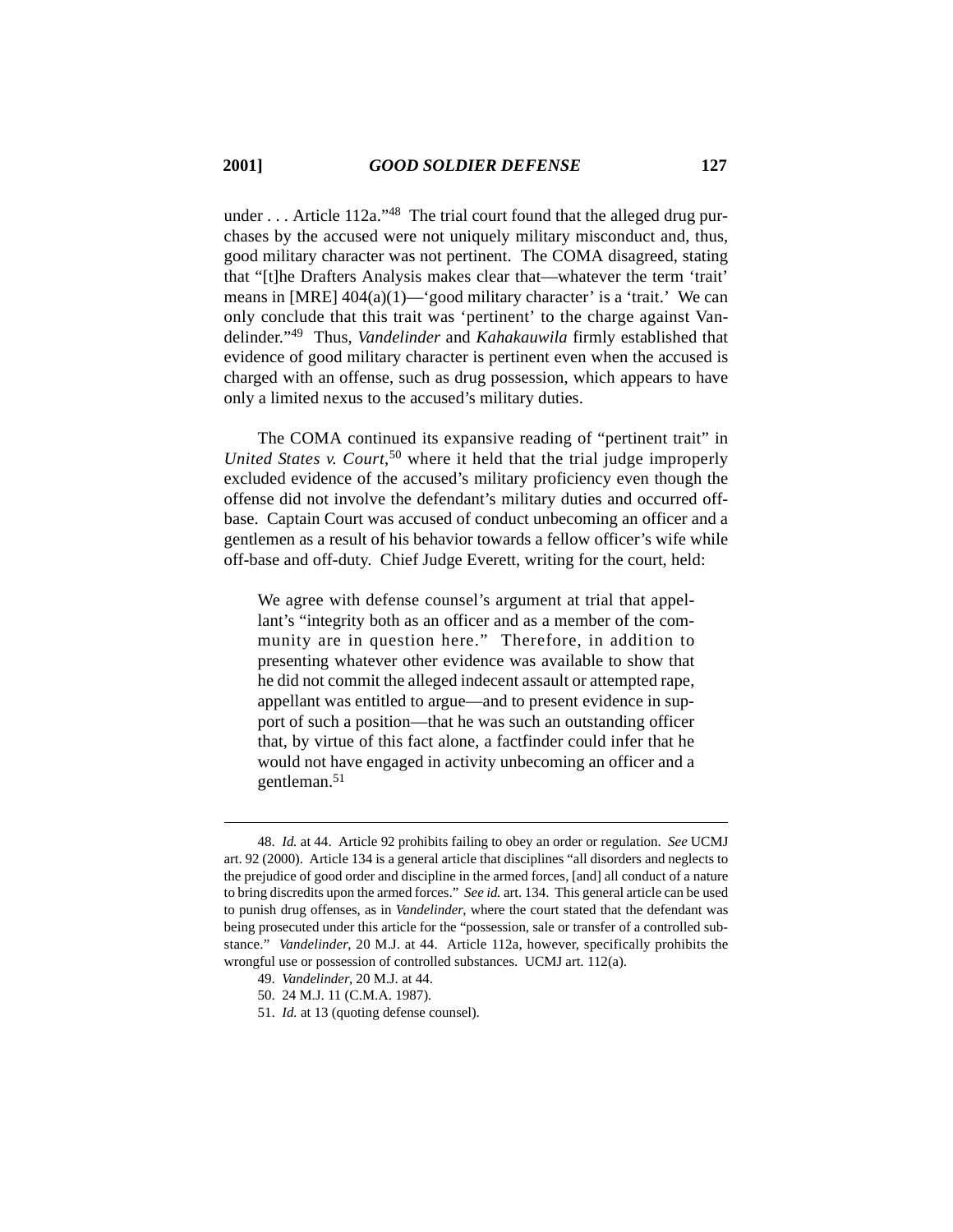Judge Cox concurred in part and dissented in part, but agreed with Chief Judge Everett that the character evidence should not have been excluded at trial. Judge Cox espoused an even broader view of the pertinent nature of good military character when he stated:

I further agree that evidence of appellant's military record and military character should have been admitted. I do so without hesitation because, in my judgment, the fact that a person has given good, honorable, and decent service to his country is always important and relevant evidence for the triers of fact to consider. Commanders consider it not only when deciding the appropriate disposition of a charge, but also when deciding to approve or disapprove sentences; and I believe that court members and military judges also should consider it when deciding whether a particular person is innocent or guilty of an offense. The evidence may have little weight; indeed, it may have none. But if an individual has enjoyed a reputation for being a good officer or [service member], that information should be allowed into evidence.52

The cumulative effect of this line of cases is to firmly establish that good military character will almost always be found to be a "pertinent trait" as that term is used in MRE  $404(a)(1)$  and therefore admissible when offered by the defense. The court generally requires a nexus between the defendant's good military character and the offense with which he is charged, but it has been quite liberal in finding such a nexus.

There is some evidence to suggest that Judge Susan Crawford, currently Chief Judge of the CAAF, believes that a more restrictive test should be applied to determine the admissibility of good character evidence. In a concurring opinion in *United States v. Brewer*, 53 Chief Judge Crawford disagreed with the rest of the court on the following issue:

Rather than being based on [MRE] 404(a)(1) and the Analysis, the cases cited by the majority find their genesis in an interpretation of a selected few decisions of federal courts of appeals. *See, e.g*., United States v. Clemons, 16 M.J. 44, 47 (CMA 1983) *. . . .* Even under the most expansive reading of [MRE]  $404(a)(1)$ , not all the testimony submitted by the defense should have been

<sup>52.</sup> *See id.*

<sup>53. 43</sup> M.J. 43 (1995).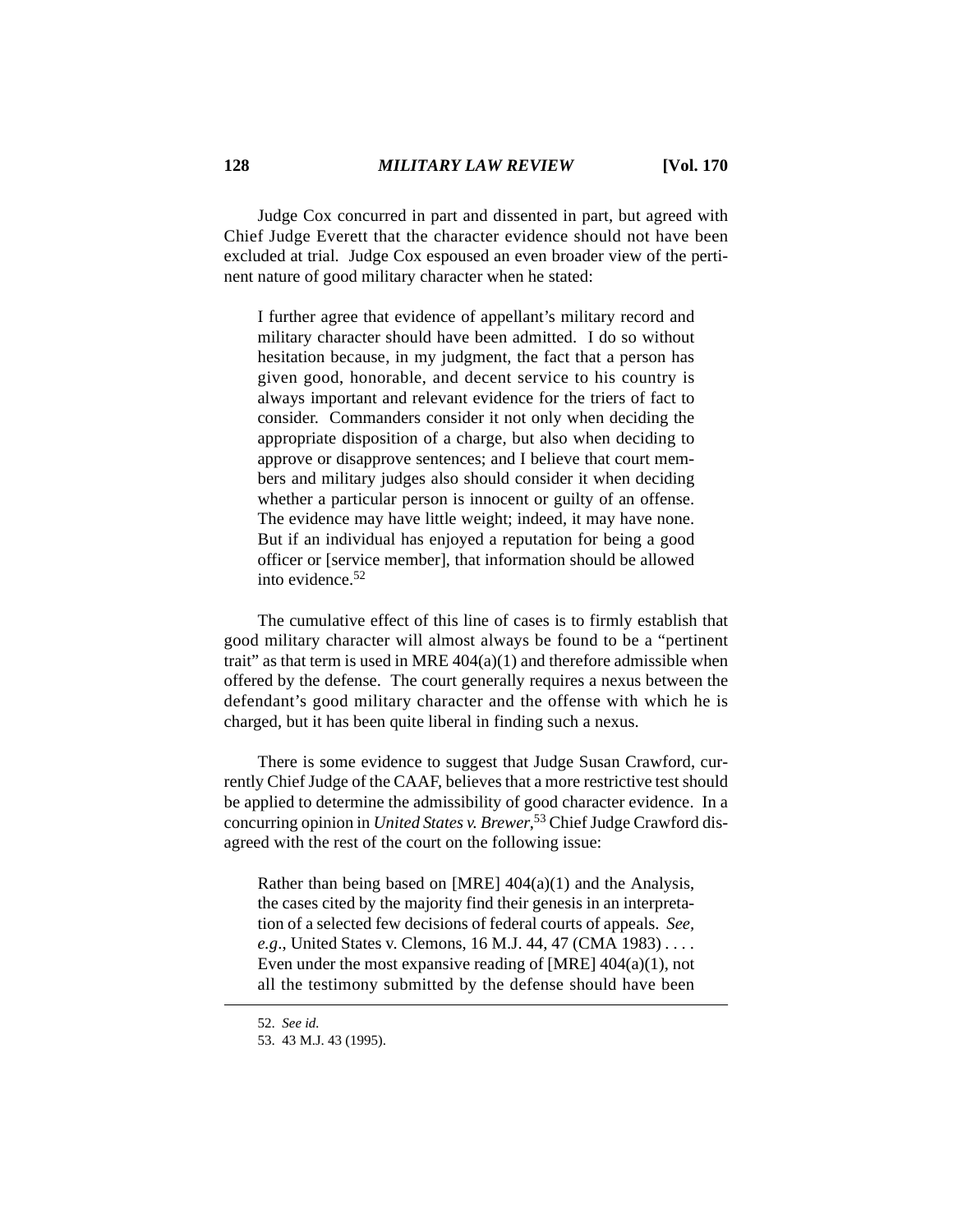admitted into evidence. Appellant was charged with conduct unbecoming an officer and making a false statement. To counteract those charges the defense introduced the following evidence: appellant performed his duties in a superb manner; there was no problem concerning his duty performance; he was extremely honest; he was of high moral character; and he was "a fine man."<sup>54</sup>

Judge Crawford seems to be questioning the foundation of the line of cases beginning with *Clemons* discussed above. Since she does not appear to have the support of the other current members of the court on this issue, it seems likely that a broad interpretation of the admissibility of evidence of good military character will continue to be used by the CAAF.

Before completing this overview of the operation of the good soldier defense, it must be pointed out that the good soldier defense is not without peril to the accused. An accused service member who introduces evidence of good military character must be aware that this defense can also serve as an avenue for the prosecution to introduce negative character evidence that might not otherwise have been admissible at trial.<sup>55</sup> The Supreme Court has identified this trade-off by stating that "the price a defendant must pay for attempting to prove his good name is to throw open the entire subject which the law has kept closed for his benefit and to make himself vulnerable where the law otherwise shields him."<sup>56</sup>

In the 1995 case of *United States v. Brewer*, 57 the CAAF laid down two principles that may allow damaging cross-examination of character witnesses even though the defense has attempted to carefully limit the scope of the questioning of such witnesses on direct examination.<sup>58</sup> First, the trial counsel may inquire as to the basis of good character testimony by asking whether the witness is aware of uncharged misconduct committed by the accused after the period during which the witness formed his opin-

<sup>54.</sup> *Id.* at 49 (Crawford, J., concurring).

<sup>55.</sup> *See* Majors Long & Henley, Note, *Testing the Foundation of Character Testimony on Cross Examination*, ARMY LAW., Oct. 1996, at 17, 25. Majors Long and Henley note that: "The defense may pay a high price for testimony regarding the accused's duty performance and other evidence of good character. Such evidence may open the door to damaging cross-examination despite a careful attempt to limit the scope of the questions on direct examination." *Id.*

<sup>56.</sup> Michelson v. United States, 335 U.S. 469, 479 (1948).

<sup>57. 43</sup> M.J. 43.

<sup>58.</sup> *See id.* at 46.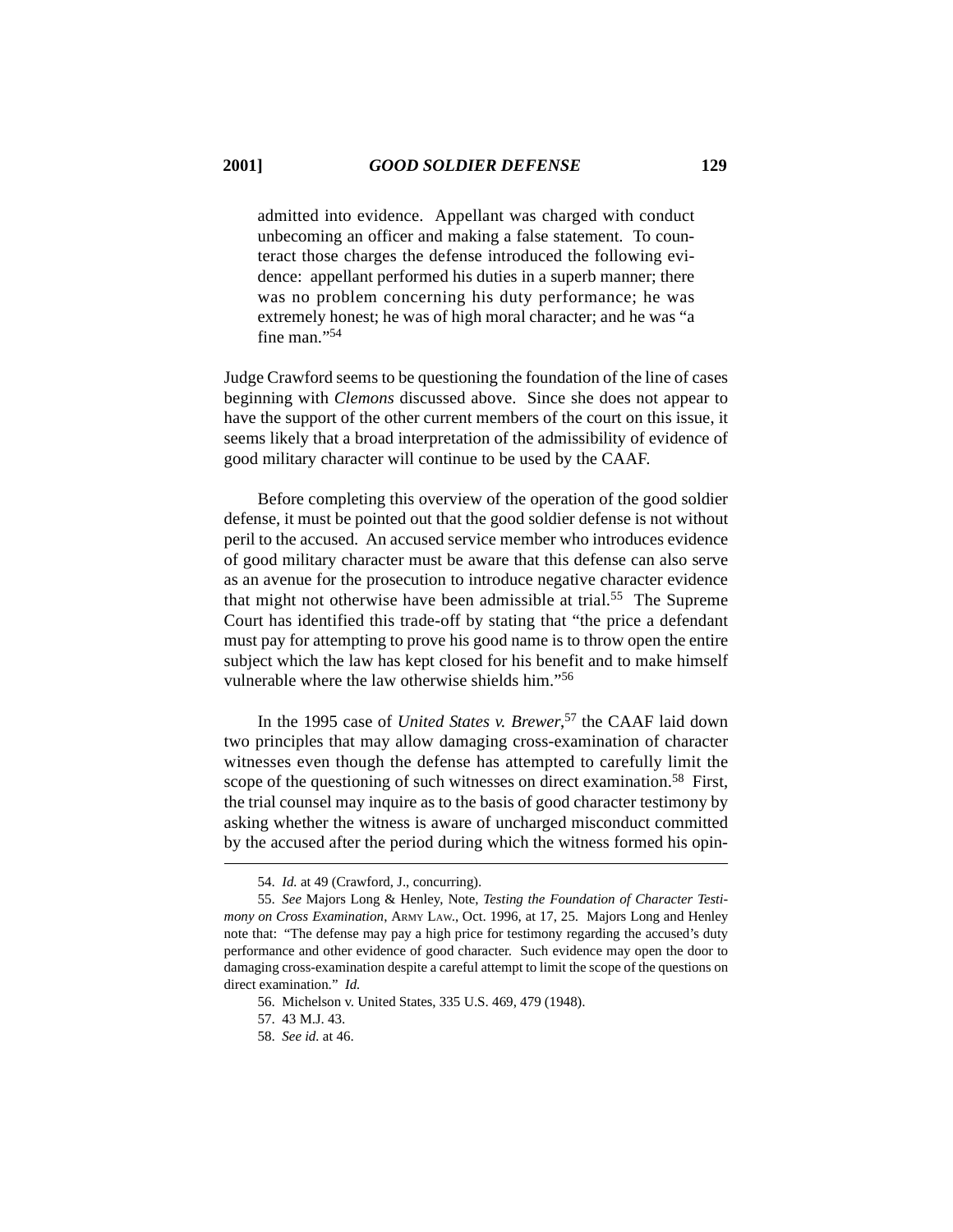ion.59 Second, if the defense counsel elicits testimony from a character witness regarding the accused's duty performance, this opens the door to cross-examination regarding the accused's good military character and overall officership.60 Defense counsel must carefully consider the potential ramifications of introducing evidence of good military character before he does so.<sup>61</sup> The accused must ensure that he has consistently displayed good military character before he can safely introduce into evidence select examples of such.

# C. What Constitutes a Good Soldier?

There is no precise definition of what, exactly, a "good soldier" entails for purposes of presenting good soldier defense evidence. General categories of qualities that constitute a good soldier can be discerned, however, from evidence defendants have presented at courts-martial. These categories, examined in more detail below, include soldier character in time of war and soldier competency, including dependability, leadership and initiative, performance and proficiency, and promptness.62

#### *1. Character in Times of War*

This is perhaps the quintessential definition of a good soldier: a soldier that can be counted on by others in times of war and conflict. Courtsmartial regularly admit evidence of battlefield performance.<sup>63</sup> *United States v. Crum* is illustrative: "The defense counsel also was able to minimize the appellant's culpability and to highlight his good record of wartime service in Panama and Kuwait."64 Another defendant presented the following character evidence when charged with shooting two Vietnamese civilians in a U.S. base camp during the Vietnam War: "The accused in the past had been a good soldier and had served in combat many times during

<sup>59.</sup> *See id.*

<sup>60.</sup> *See id.*

<sup>61.</sup> For a more complete discussion of this subject matter and the *Brewer* case, see Majors Long & Henley, *supra* note 55, at 17.

<sup>62.</sup> *See* Elizabeth Lutes Hillman, Note, *The "Good Soldier" Defense: Character Evidence and Military Rank at Courts-Martial*, 108 YALE L. J. 879, 894-900 (1999).

<sup>63.</sup> *See* United States v. Crum, 38 M.J. 663, 665 (A.M.C.R. 1993); United States v. Condron, 37 C.M.R. 688, 690 (A.B.R. 1967); *see also* Hillman, *supra* note 62, at 895-96.

<sup>64.</sup> *See Crum*, 38 M.J. at 665.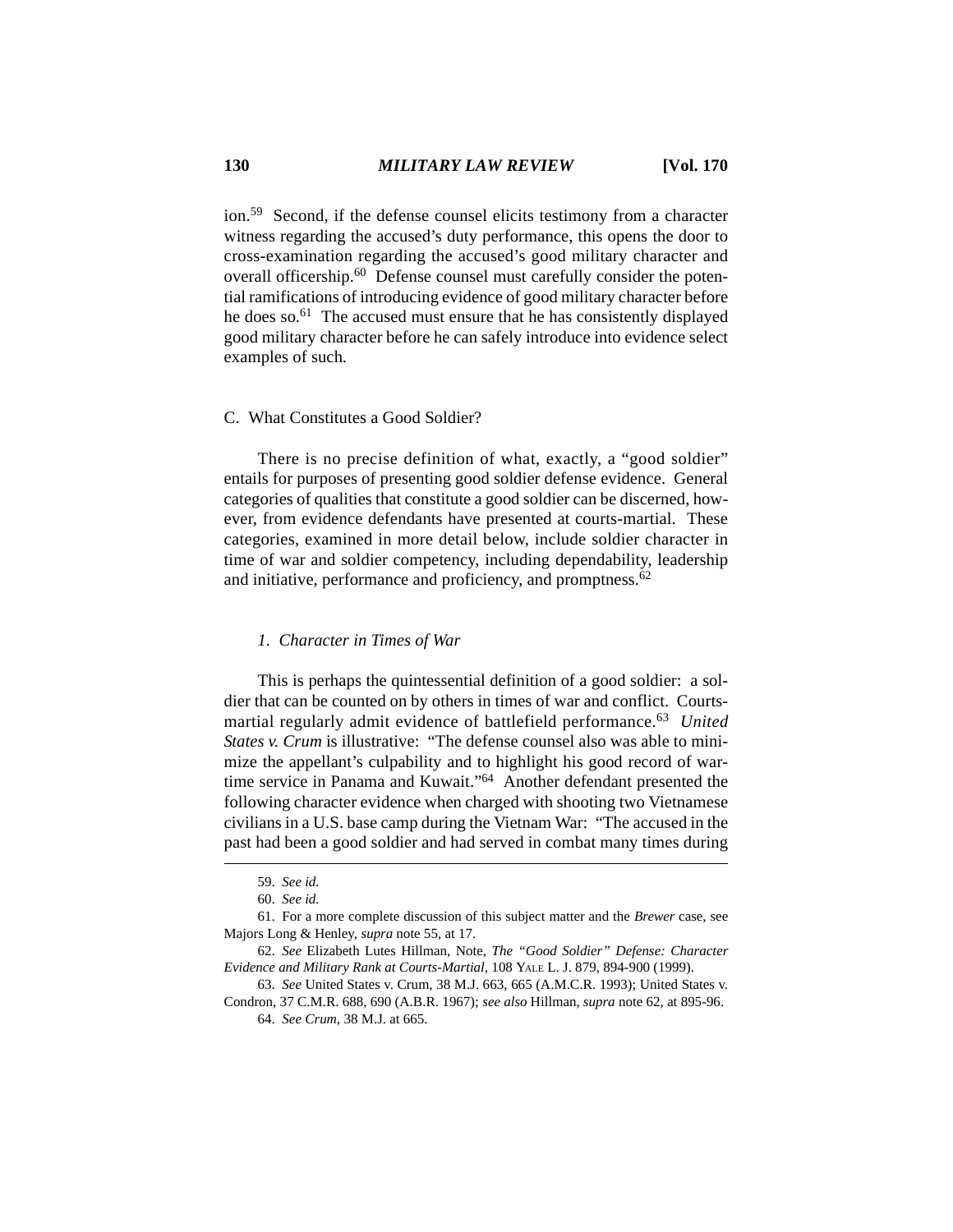his Vietnam tour and had been wounded some weeks before the day of the tragic incident."65

A related use of the good soldier defense involves presenting evidence that the compatriots of the accused would want to go to war with him and would trust him on the battlefield.<sup>66</sup> One commentator, in discussing the importance of war-time character, noted that "most service members would agree that describing a fellow soldier as someone with whom they would want to go to war with is a powerful statement of good military character  $\dots$  . "<sup>67</sup> Defendants have presented evidence stating "that if  $\dots$ (the witness) had to go to war, he would want to be deployed with appellant"<sup>68</sup> and "if we were to go to war, PFC Hallum is the type of soldier medic I would want by my side."69

# *2. The Competent Soldier*

The concept of the competent soldier is quite broad, encompassing, but not limited to, a soldier's dependability, leadership and initiative, performance and proficiency, and promptness.<sup>70</sup> Good soldier evidence has been presented in all of the above categories.

The dependable nature of the soldier is often presented as part of the defense case-in-chief. Witnesses have testified that the "appellant performed his job well, was dependable, reliable,"<sup>71</sup> "[the defendant] 'was the only man I could depend on,'"72 the defendant "was very dependable,"73 and "he's a professional NCO and that if he comes back . . . he's going to fall back into place and we're going to continue where we left off."74

<sup>65.</sup> *See Condron*, 37 C.M.R. at 690.

<sup>66.</sup> *See* United States v. True, 41 M.J. 424, 427 (1995); United States v. Hallum, 31 M.J. 254, 255 (C.M.A. 1990).

<sup>67.</sup> *See* Hillman*, supra* note 62, at 895.

<sup>68.</sup> *See True*, 41 M.J. at 427.

<sup>69.</sup> *See Hallum*, 31 M.J. at 255.

<sup>70.</sup> *See* Hillman, *supra* note 62, at 895.

<sup>71.</sup> *See True*, 41 M.J. at 427.

<sup>72.</sup> *See* United States v. Craddolph, 36 C.M.R. 688, 689-90 (A.B.R. 1966).

<sup>73.</sup> *See* United States v. White, 36 M.J. 306, 307 (C.M.A. 1993).

<sup>74.</sup> *See* United States v. Brown, 41 M.J. 1, 7 (C.M.A. 1994) (Crawford, J., dissenting).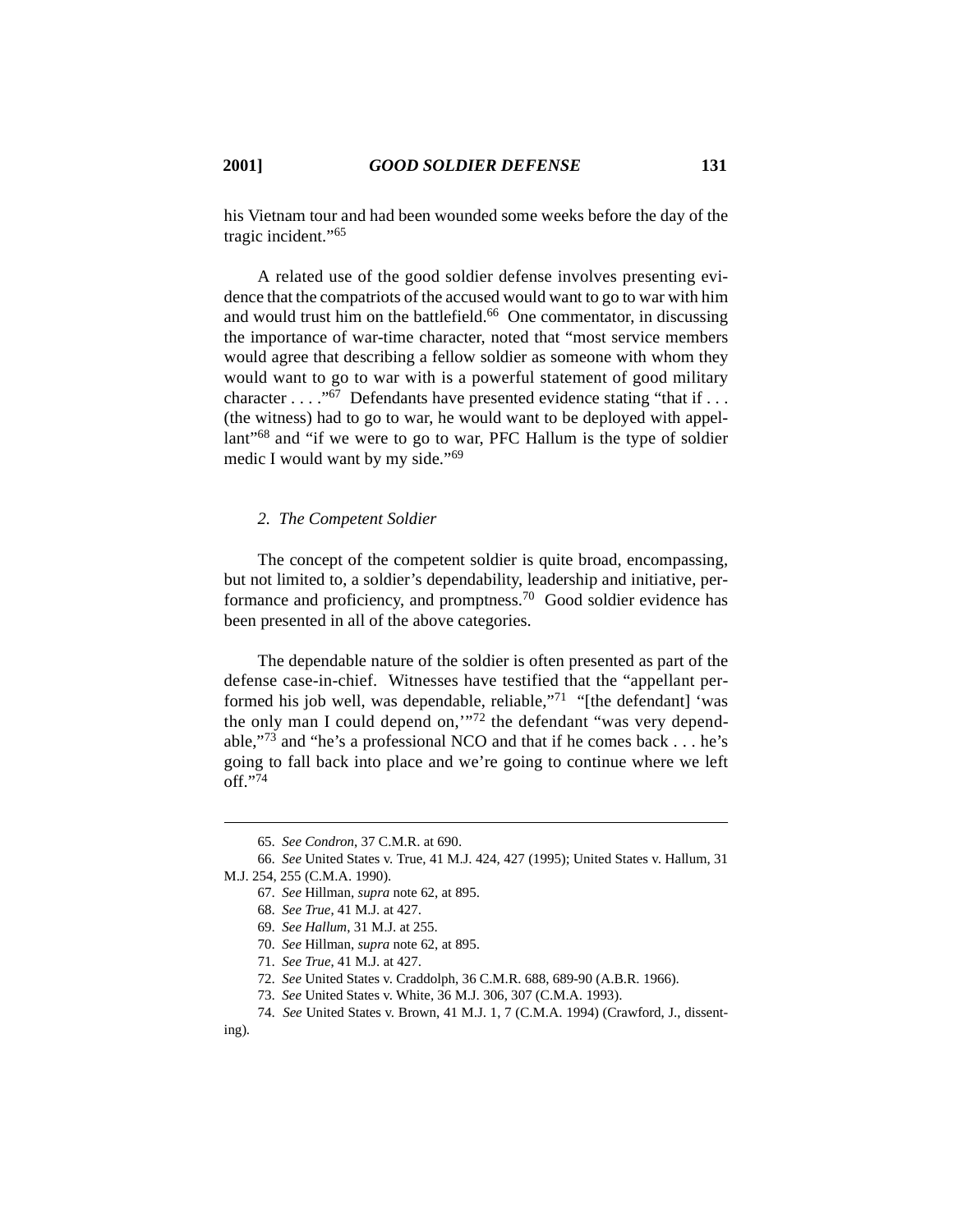Soldiers also present evidence of leadership and initiative as part of their good soldier defense. In *United States v. Brown*, the accused, who was defending against a positive drug urinalysis, had his chaplain supervisor testify that Brown had "lots of initiative, no problems with supervision. Never had a problem with him at all. In fact . . . accountability was the thing that impressed me about him."75 Similar character evidence was offered in *United States v. Hallum*: "[H]e has always had a take charge and accomplish the mission attitude. . . . [T]o me he has the knowledge and what it takes to be a very effective Combat Medic."<sup>76</sup>

A typical good soldier character defense may include evidence of a soldier's promptness and readiness for duty. The following is an example of an exchange at trial:

Supervisor: He was much more accountable than [sic] normally you would see an NCO do. He always was—always making me aware of what he had to do, where he was going to be at certain times, when he would be back. That sort of thing . . . .

Q. When he showed up at these times, was he always in a condition that he could perform his mission?

A. I'd never seen anything that I would consider any kind of impairment.

Q. And this was throughout the entire time?

A. The entire time.77

Testimony of soldier proficiency and performance has also been considered "good soldier" evidence. The case of *United States v. White*78 provides an example of proficiency. As part of his defense to wrongful use of cocaine, Medic White presented good soldier evidence from his commanding officer that White "was clinically very proficient" and was "a very determined individual. If he wanted something, he would go after it."79

<sup>75.</sup> *See id.*

<sup>76. 31</sup> M.J. 254, 255 (C.M.A. 1990).

<sup>77.</sup> *See Brown*, 41 M.J. at 7.

<sup>78.</sup> *See* 36 M.J. at 307.

<sup>79.</sup> *See id.*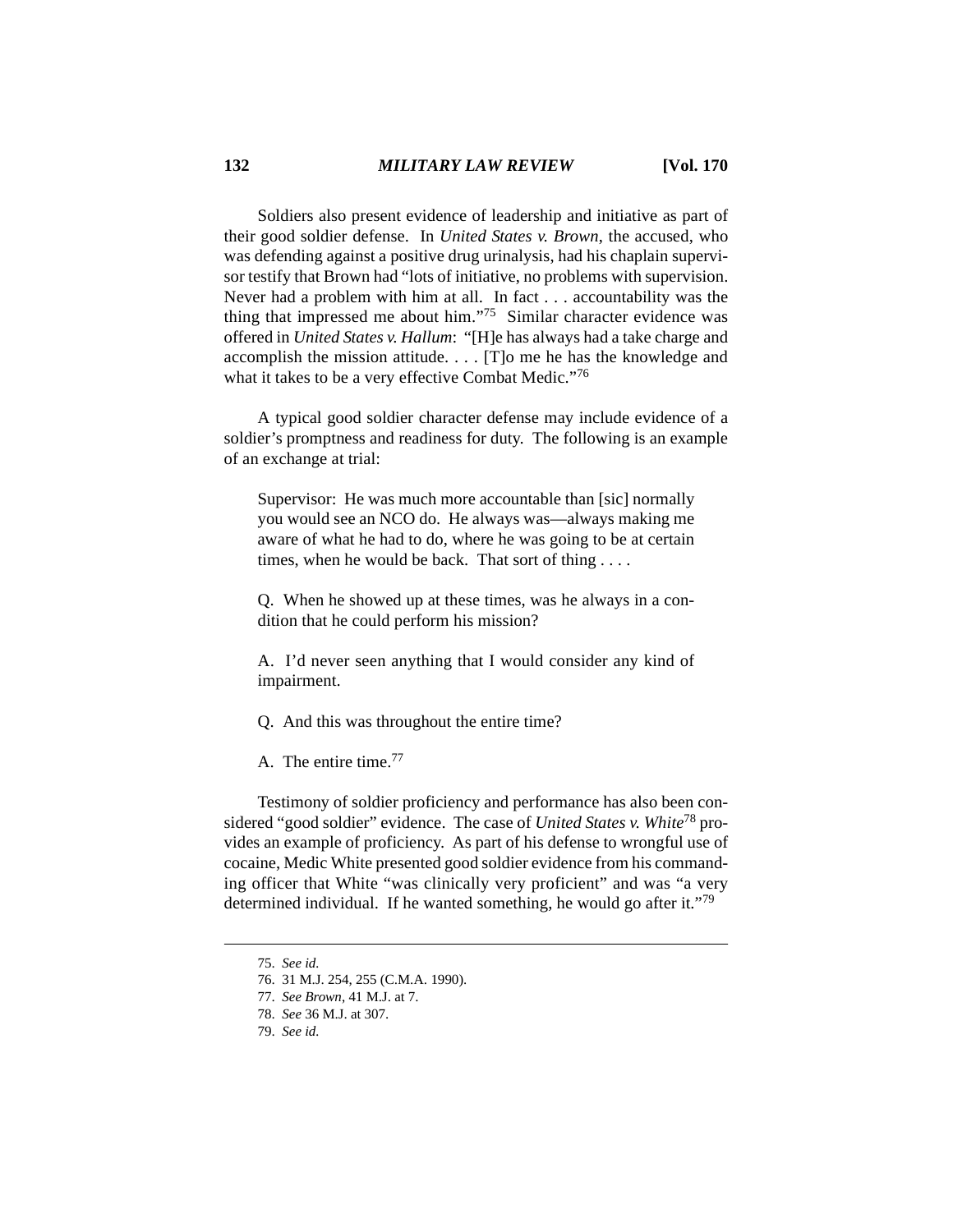Although there is no specific iteration of what, exactly, constitutes a good soldier for purposes of the good soldier defense, the aforementioned guidelines provided by case law, common practice and common sense can guide decisions of good soldier evidence admissibility.

D. Comparison to Civilian Treatment: Federal Rule of Evidence  $404(a)(1)$ 

The Military Rules of Evidence are explicitly based upon the Federal Rules of Evidence. In fact, MRE 404(a) and FRE 404(a) are almost identical.80 Although the rules are textually similar, civilian courts do not typically allow evidence of a defendant's general character to be admitted, subject to certain limited exceptions under FRE 404.<sup>81</sup> The civilian rationale for this exclusion is that people do not always act in accordance with their character propensities.

[Federal Rule of Evidence] 404(a) might seem to establish a rule of exclusion that is not only counterintuitive[,] but also contrary to the usual practice and social and business relationships of judging persons by their past behavior. Past conduct or performance is usually thought to be one of the best predictors of future behavior. But while a person's propensities are a useful gauge of likely behavior patterns over a period of time, they are less accurate when used to decide what happened on one particular occasion because people do not always act in accordance with their propensities.<sup>82</sup>

(1) FRE 404(a)(1) allows a criminal defendant to put on evidence of a "pertinent" trait of character, such as his disposition to be honest or peaceable as proof that he was unlikely to have committed the crime charged. For example, [if] the defendant was charged with assault, he can show peacefulness; and  $(2)$  FRE 404 $(a)(2)$  authorizes a criminal defendant to introduce evidence of a "pertinent" character trait of a crime victim, such as evidence that an alleged assault victim was inclined toward violence.

CHRISTOPHER B. MUELLER & LAIRD C. KIRKPATRICK, EVIDENCE 204 (2d ed. 1999).

82. *See id.* at 203; *see also* Campbell v. Greer, 831 F.2d 700, 707 (7th Cir. 1987) ("Moral conduct in one situation is not highly correlated with moral conduct in another.").

<sup>80.</sup> *Compare* FED. R. EVID. 401(a)(1) *with* MCM, *supra* note 15, MIL. R. EVID.  $401(a)(1)$ .

<sup>81.</sup> These limited exceptions include: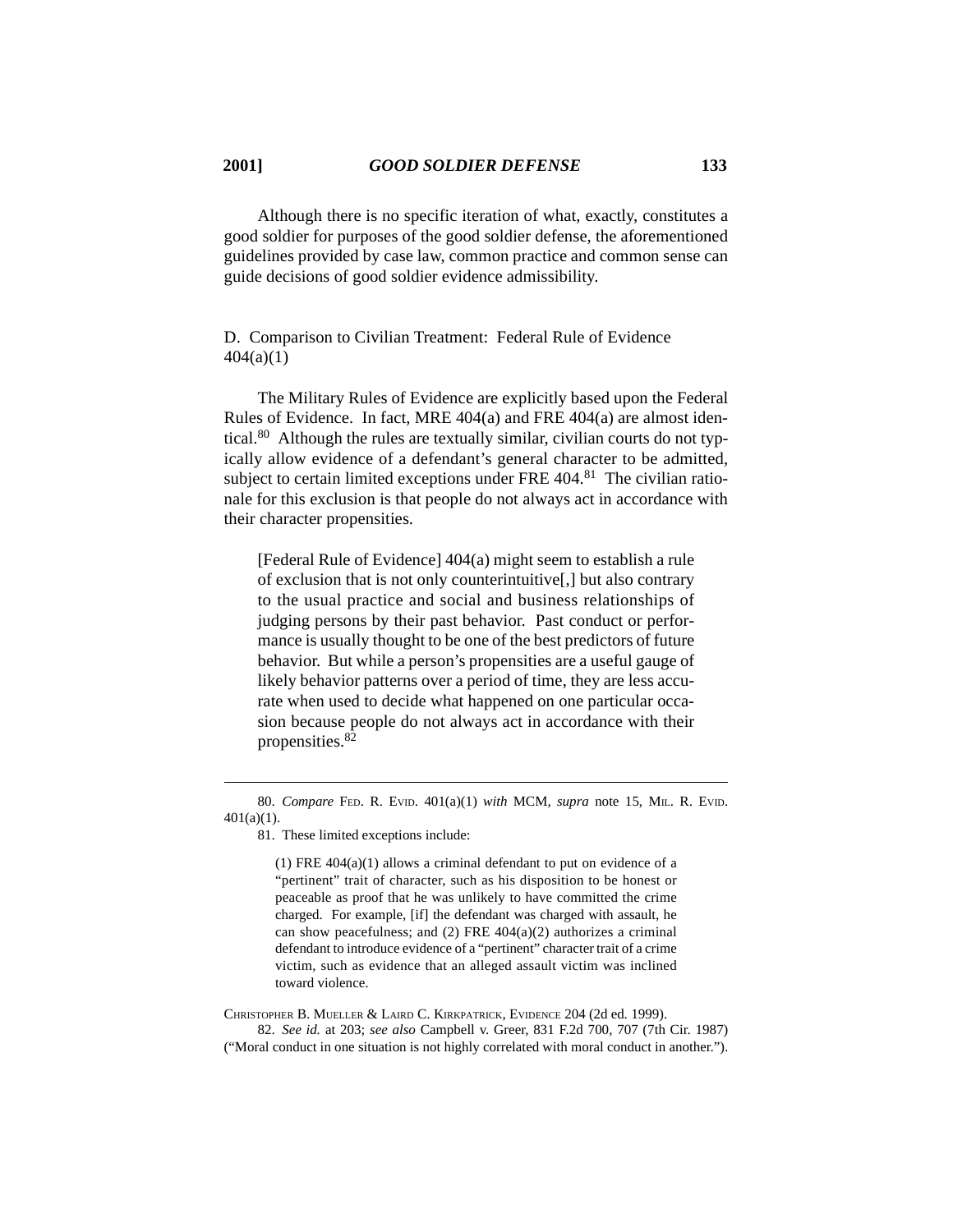Military courts, however, interpret MRE 401(a)(1) more broadly than civilian courts interpret FRE 401(a)(1). The differentiation lies in the military's interpretation of the Drafters' Analysis of MRE 404(a)(1) and the special context of military justice and military society. While military and civilian courts have some similar purposes, such as imposing punitive justice and deterring future transgressions, there are additional considerations, not present in civilian courts, which military judges must take into account:

Courts-martial are part of a disciplinary scheme relied upon to maintain good order among troops, to preserve the obedience and conformity deemed necessary to successful military action, and to eliminate from the military those individuals who pose a risk to other [service members] or to national security itself . . . . [A] broader variety of acts are deemed criminal under military law than under civilian criminal codes. . . . The good soldier defense takes advantage of this special military context by emphasizing an accused's loyalty to the armed forces and military performance. The defense counters wrongdoing with proof that an accused has been a "good soldier" during her military career.<sup>83</sup>

It is because of these differing demands in the court-martial setting that the military and civilian interpretations of a similarly worded rule of evidence have diverged. The arguments in favor of the good soldier defense, including the one above that alludes to the special context and separateness of military society, are discussed in the next section.

# III. The Debate

The good soldier defense has been used in the military justice system for almost seventy-five years. During this time, there have been those who have criticized the admissibility of character evidence, but it generally has been accepted as firmly imbedded in the military justice system. Recently, however, there has been an increasing amount of attention focused upon the good soldier defense, and consequently, a greater number of observers

<sup>83.</sup> *See* Hillman, *supra* note 62, at 886.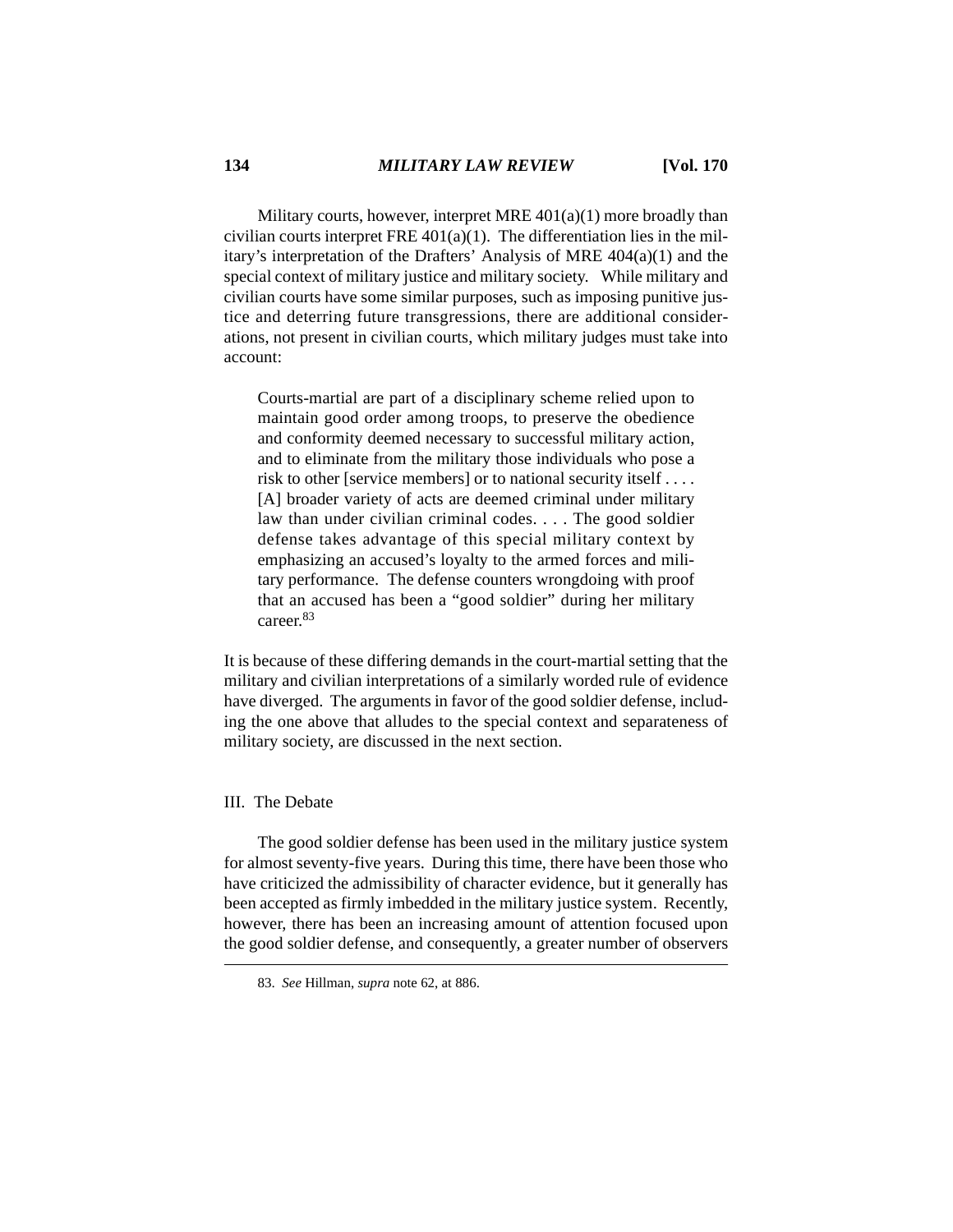have questioned its utility. This recent attention to the military justice system in general,84 and the good soldier defense in particular, has come about as the result of a number of high profile courts-martial which have garnered significant main-stream, civilian press coverage. The court-martial of Sergeant Major of the Army Gene McKinney for sexual harassment and that of Marine E-6B pilot Richard Ashby brought the U.S. military justice system onto the front pages of newspapers around the world. This public attention caused greater numbers of people outside the military justice system to become aware of some of its unique features, including the good soldier defense.

While there are valid arguments that can be made for both retaining and prohibiting the good soldier defense, the authors of this article believe that the good soldier defense serves a valid purpose and should be preserved. This section begins by advancing four arguments that weigh strongly in favor of maintaining the good soldier defense. The section then identifies and rebuts the primary arguments raised by critics of the good soldier defense. When viewed in their totality, the costs of the good soldier defense are outweighed by the benefits it provides.

## A. The Case for the Good Soldier Defense

There are four primary arguments that support the admissibility of evidence of good military character. This section parses out the logic behind them. It begins by laying out the separate society argument, which points to the separate nature of military life as a justification for a system of military justice that differs from its civilian counterpart. It then turns to

<sup>84.</sup> *See* Lieutenant Colonel Denise R. Lind, *Media Rights of Access to Military Criminal Cases*, 163 MIL. L. REV. 1, 2 (2000). Lind explains:

This information explosion is coupled with an increased interest by the media in criminal trials. Military criminal trials are no exception. Military cases are attracting local and national media interest. As the armed forces grow smaller, fewer people have experienced military life. Thus, the military justice system is foreign to more and more Americans. People are interested in learning about how military justice works. The media sells its product by generating news that is interesting to the public. Public interest in military justice not only involves individual cases being investigated or prosecuted, but also, the rules and policies unique to military life.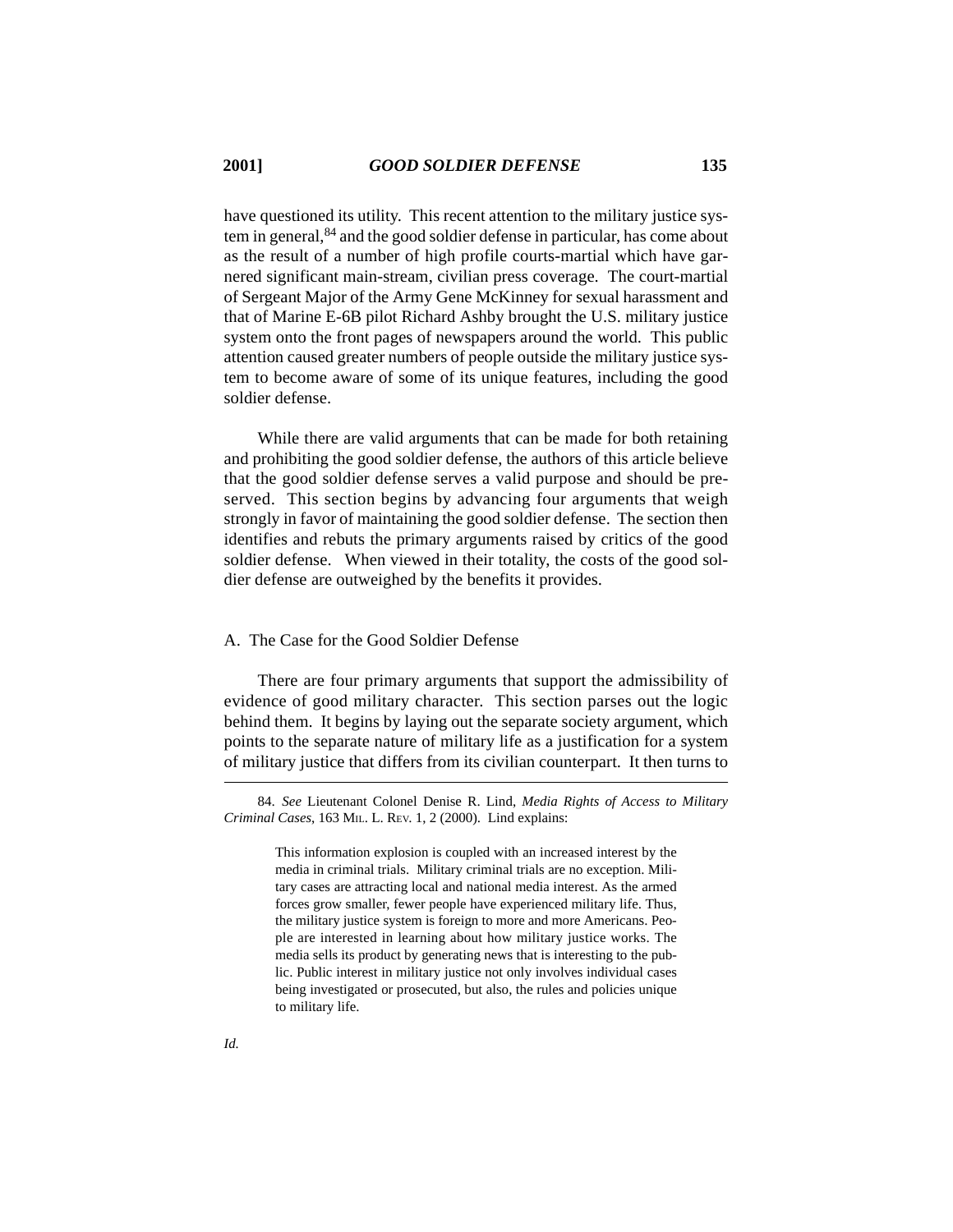a discussion of the unique nature of certain military offenses that make character evidence especially relevant to their adjudication. The third argument is based on the concept of the soldier under surveillance; because service members are constantly observed by their peers and superiors, there is a strong foundation on which these people can base testimony regarding the military character of the accused. The final argument highlights the long-standing tradition of allowing service members to introduce evidence of their good character, and it counsels against breaking that tradition. Each of these will be addressed in turn.

#### *1. Separate Society*

The military is a different society from civilian society. Different norms, rules of conduct, and legal precedents apply. Independent, appointed Article III judges do not preside over courts-martial; rather, active duty military officers serve as judges. Acts not punishable as crimes in civilian society are deemed criminal under military law, such as absence without leave,  $85$  disobedience of orders,  $86$  dereliction of duty,  $87$  disrespect,<sup>88</sup> desertion,<sup>89</sup> mutiny,<sup>90</sup> and conduct unbecoming an officer and a gentleman.<sup>91</sup> There is no random jury selection in the military,  $92$  and service members' rights are limited by their status as soldiers.<sup>93</sup> As such, sol-

<sup>85.</sup> *See* UCMJ art. 86 (2000) (criminalizing the offense of being absent without leave (AWOL)); *see also* Major General William A. Moorman, *Fifty Years of Military Justice, Does the Uniform Code of Military Justice Need to Be Changed,* 48 A.F. L. REV. 185, 189 (listing offenses cited herein).

<sup>86.</sup> *See* UCMJ arts. 90 (criminalizing disobedience of superior commissioned officer); 91 (criminalizing willful disobedience of lawful order of a warrant officer, noncommissioned officer, or petty officer); 92 (criminalizing disobedience of lawful order issued by a member of the armed forces).

<sup>87.</sup> *See id.* art. 92(3) (criminalizing dereliction in the performance of duties).

<sup>88.</sup> *See id.* arts. 89 (criminalizing disrespect toward superior commissioned officer); 91 (criminalizing treating with contempt or disrespectfulness in language or deportment toward a warrant officer, noncommissioned officer or petty officer while that officer is in the execution of office).

<sup>89.</sup> *Id.* art. 85 (criminalizing desertion).

<sup>90.</sup> *Id.* art. 94 (criminalizing the acts of mutiny or sedition).

<sup>91.</sup> *Id.* art. 133 (criminalizing conduct unbecoming an officer and a gentleman).

<sup>92.</sup> *See id.* art. 25; *see also* Hillman, *supra* note 62, at 886.

<sup>93.</sup> *See* Hillman, *supra* note 62, at 886.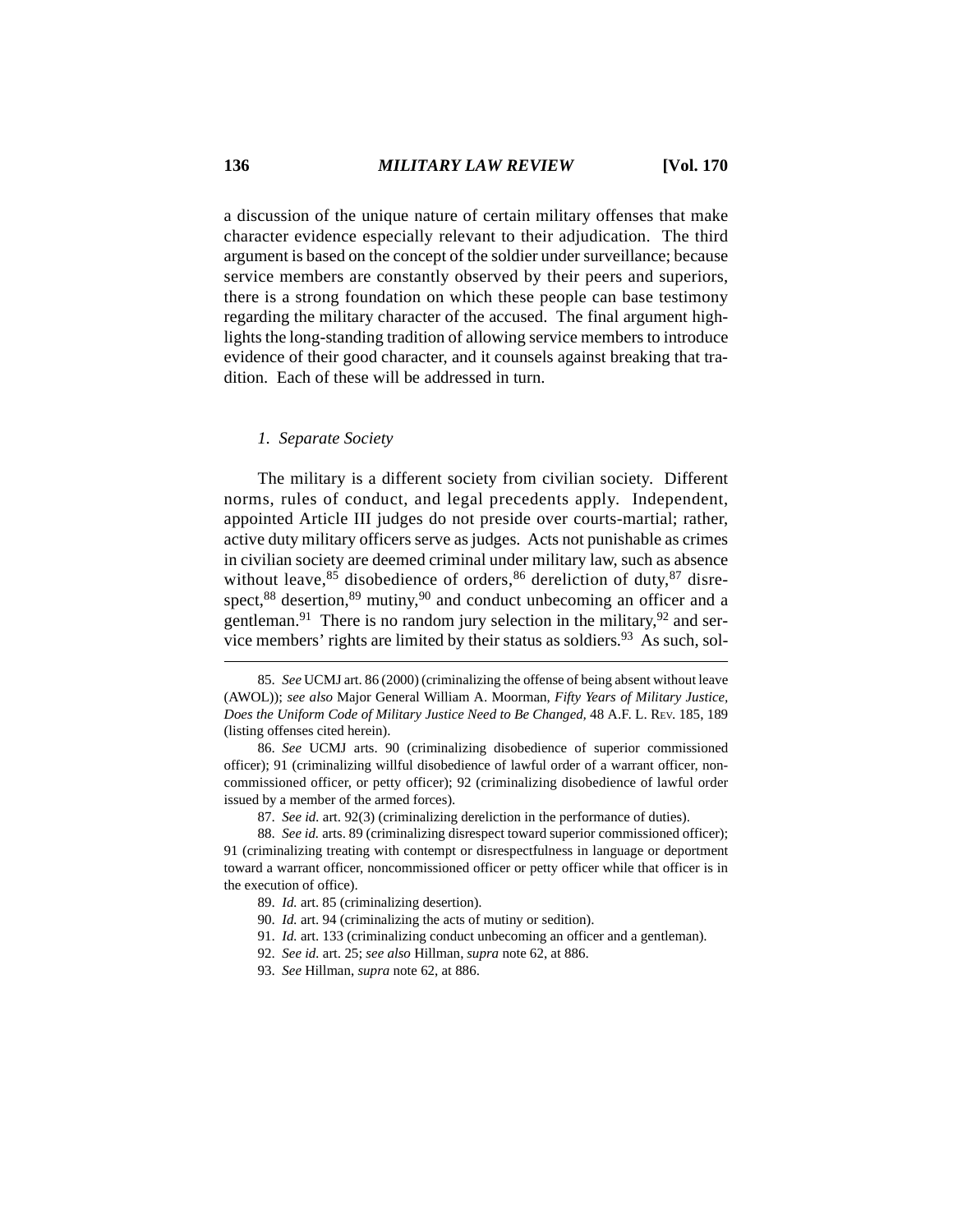diers' rights, for example in regards to the First Amendment, are narrower than civilians' rights.94

The Supreme Court has adopted a standard of deference towards the military justice system that is not applied to civilian federal courts.<sup>95</sup> The Court specifically recognized the military as a separate society when it stated that "the military constitutes a *specialized community* governed by a *separate* discipline from that of the civilian."96 The Court extends great deference to the military because it is

difficult to conceive of an area of governmental activity in which the courts have less competence. The complex, subtle, and professional decisions as to the composition, training, equipping, and control of a military force are essentially professional military judgments, subject always to civilian control of the Legislative and Executive Branches.<sup>97</sup>

The Court's decision in *Rostker v. Goldberg*<sup>98</sup> exemplifies this deference to the military's separate society:

In *Parker*, the Court rejected both vagueness and overbreadth challenges to provisions of the Uniform Code of Military Justice, noting that "Congress is permitted to legislate both with greater breadth and with greater flexibility" when the statute governs military society, and that "[while] the members of the military are not excluded from the protection granted by the First Amendment, the *different character of the military community and of the military mission requires a different application of those protections*."99

99. *Id.* at 66 (quoting Parker v. Levy, 417 U.S. 733, 756, 758 (1974)) (emphasis added). The *Rostker* court stated:

> The operation of a healthy deference to legislative and executive judgments in the area of military affairs is evident in several recent decisions of this Court . . . . In *Middendorf v. Henry*, 425 U.S. 25 (1976), the Court

<sup>94.</sup> *See, e.g*., Brown v. Glines, 444 U.S. 348 (1980) (upholding regulations imposing a prior restraint on the right to petition of military personnel).

<sup>95.</sup> *See* Rostker v. Goldberg, 453 U.S. 57, 64-72 (1981).

<sup>96.</sup> Orloff v. Willoughby, 345 U.S. 83, 93-94 (1953) (emphasis added).

<sup>97.</sup> Gilligan v. Morgan, 413 U.S. 1, 10 (1973).

<sup>98. 453</sup> U.S. 57 (1981).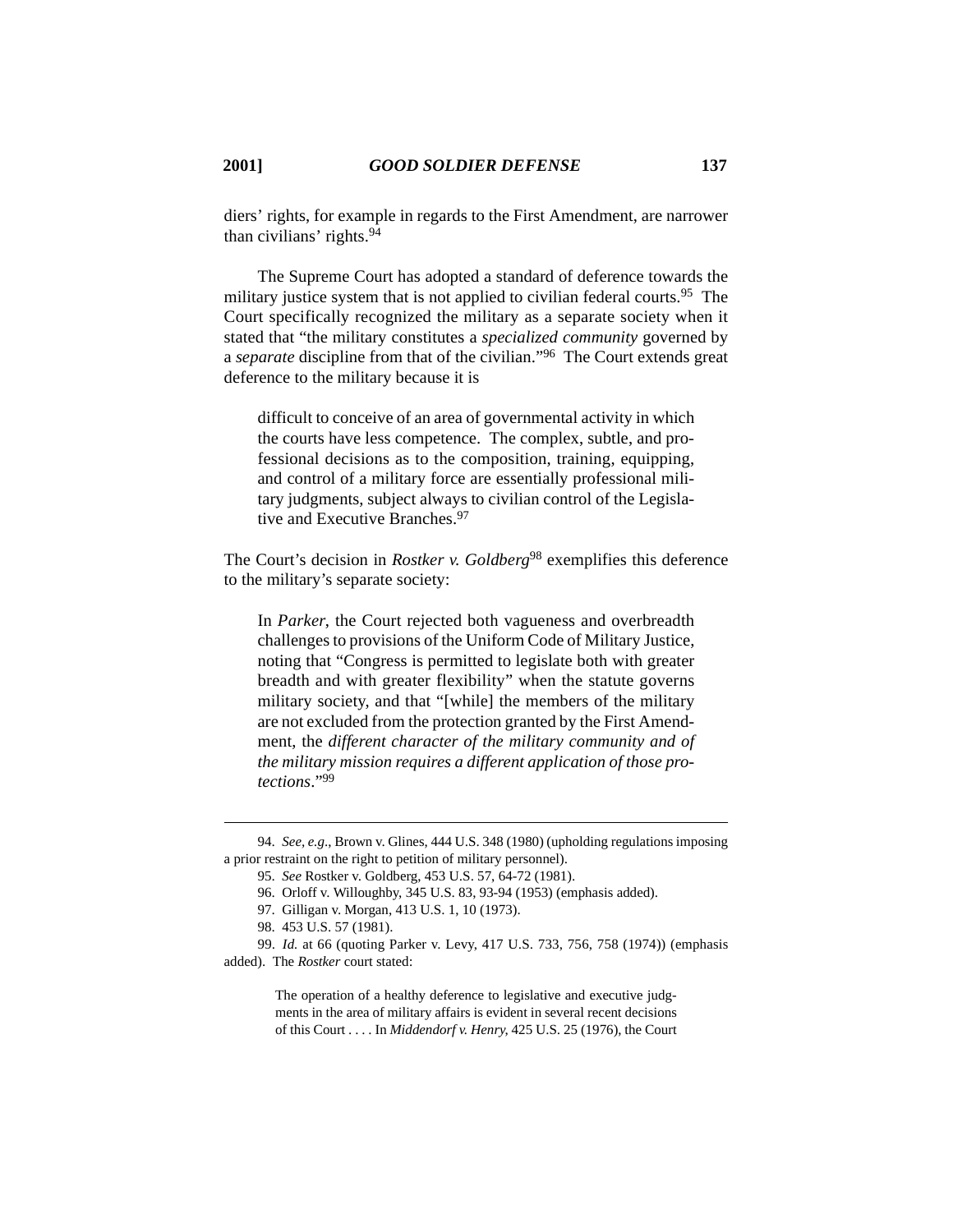In a recent article discussing the fiftieth anniversary of the UCMJ, Major General William A. Moorman expanded on the integral importance of the "separate society" concept to the military justice system:

The primary purpose of the military justice system is to maintain good order and discipline by holding military offenders accountable for their misconduct. Discipline is vital to the effectiveness of every military unit. As George Washington noted in 1759, "Discipline is the soul of an army. It makes small numbers formidable; procures success to the weak, and esteem to all." Commanders must be able to ensure their personnel will perform their duties and follow orders, often in situations involving life and death. No civilian parallel can be drawn. Civilian employers can't compel subordinates to perform tasks resulting in substantial likelihood of death, much less come to work on time.<sup>100</sup>

The military is a separate society because it has special needs and considerations not present in civilian society: the military must maintain good order among its troops, preserve the obedience and conformity necessary to engage in successful military action, and eliminate those individuals who pose a risk to national security.<sup>101</sup> These special needs, in turn, require different rules and procedures. Since the military is a separate society, different rules can and should apply.

One such rule is the good soldier defense: allowing soldiers to present evidence of good military character as a defense in military courts-martial. The COMA asserted a separate society justification for the good soldier

noted that in considering due process claims in the context of a summary court-martial it "must give particular deference to the determination of Congress, made under its authority to regulate the land and naval forces, U.S. Const., Art. I, § 8," concerning what rights were available. *Id.* at 43. Deference to the judgment of other branches in the area of military affairs also played a major role in *Greer v. Spock*, 424 U.S. 828, 837-38 (1976), where the Court upheld a ban on political speeches by civilians on a military base, and *Brown v. Glines*, 444 U.S. 348 (1980), where the Court upheld regulations imposing a prior restraint on the right to petition of military personnel.

<sup>99. (</sup>continued)

*Id.* at 66-67.

<sup>100.</sup> *See* Moorman, *supra* note 85, at 187-88 (emphasis added). 101. *See* Hillman, *supra* note 62, at 886.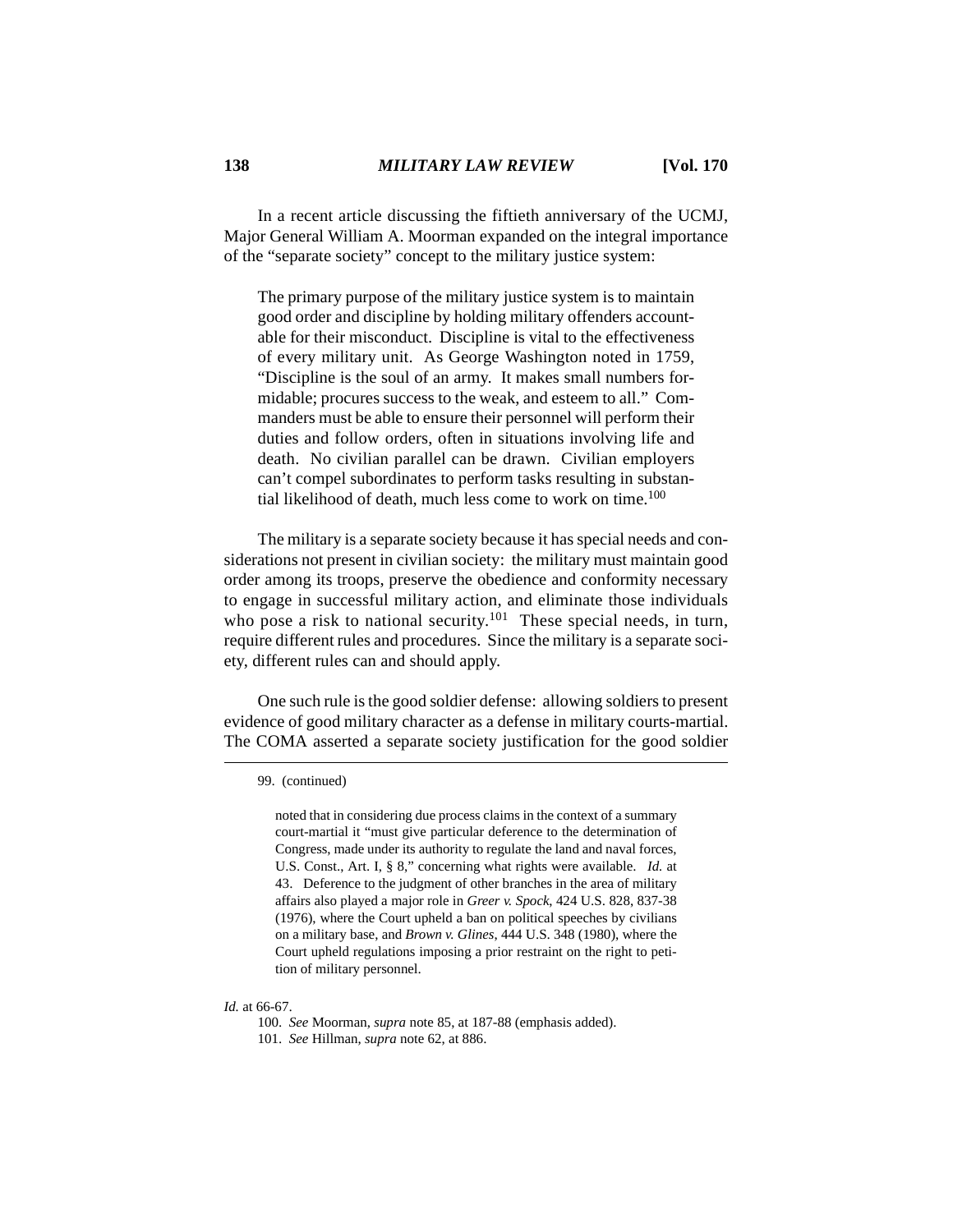defense in *United States v. Kahakuawila*: "The *peculiar nature of the military community* makes similar interpretation [of MRE 404(a)(1)] inappropriate."102 The distinct nature of military society, and its substantive differences from civilian society, serve as a basis for the existence of an evidentiary rule allowing for the "good soldier" to introduce character evidence in his defense.

#### *2. Unique Nature of Military Offenses*

Another factor that weighs in favor of maintaining the availability of the good soldier defense is the unique nature of the crimes punishable by the military justice system. Military law penalizes a number of crimes that relate directly to the character of the accused. These are offenses that have no counterpart in the civilian criminal justice system. Article 133 of the UCMJ, which punishes conduct unbecoming an officer and a gentleman, is one such charge.<sup>103</sup> The CAAF has held that in order to convict a service member under Article 133, "the [offending] conduct must . . . be shown to dishonor the individual" and to "seriously compromise his standing as an officer."104 Such a showing of dishonor calls the character of the accused into question. Since the character of the accused is at issue with charges such as conduct unbecoming, he should be permitted to introduce evidence concerning that subject.

Even one of the most outspoken critics of the good soldier defense has stated, "Courts-martial for offenses defined as 'military' present the strongest case for admitting evidence of good military character."<sup>105</sup> She continues by conceding that "[a]dmitting generic good military character evidence in courts-martial for military-specific offenses seems consistent with the intent and meaning of MRE  $404(a)(1)$ ; surely 'military character' is a pertinent trait when a service member is accused of being disrespectful, disloyal, sloppy, or otherwise unsoldierly."106 This particular critic believes the good soldier defense should be available only to service members charged with offenses defined as "military." The difficulty with this

106. *Id.*

<sup>102.</sup> *See* 19 M.J. 60, 61 (C.M.A. 1984) (emphasis added); *see also* Hillman, *supra* note 62, at 890 n.59.

<sup>103.</sup> *See* UCMJ art. 133 (2000) (criminalizing conduct unbecoming an officer and a gentleman).

<sup>104.</sup> United States v. Timberlake, 18 M.J. 371, 375 (C.M.A. 1984).

<sup>105.</sup> Hillman, *supra* note 62, at 900.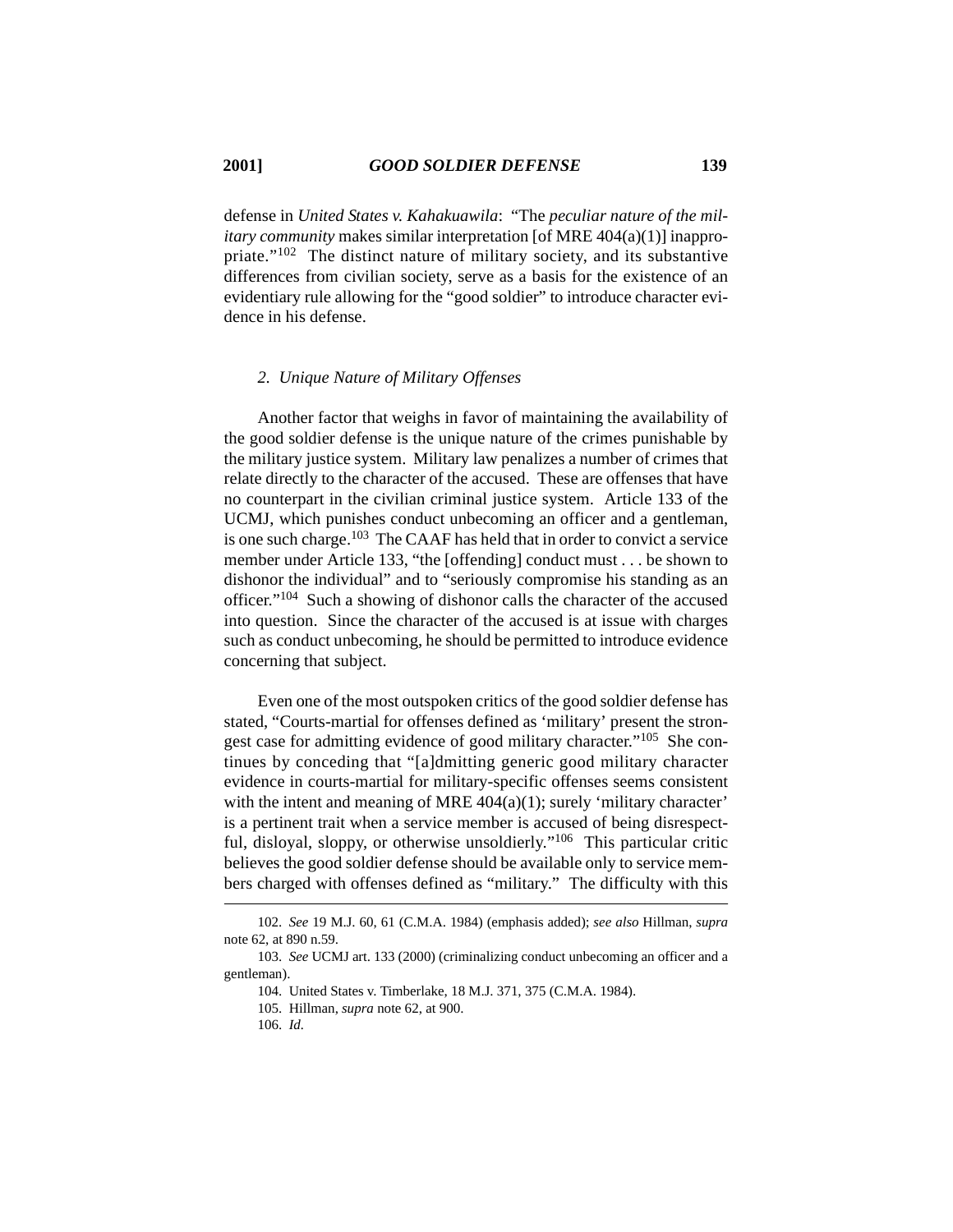view is that it becomes nearly impossible to draw a meaningful line between "military" and "non-military" offenses.

The Supreme Court was faced with this difficulty when attempting to distinguish "service connected" from "non-service connected" offenses for determining the jurisdiction of the military justice system.<sup>107</sup> Faced with this challenge in *Solorio v. United States*, 108 the Supreme Court opted to avoid the quagmire of drawing artificial lines between "service connected" and "non-service connected" offenses and instead expanded military courts-martial jurisdiction to include nearly all offenses committed by a member of the armed services.109 In an analogous manner, it is only practical to avoid attempting to divide the punitive articles of the UCMJ into "military" and "non-military" offenses, and instead allow evidence of good military character to be introduced at all courts-martial.

Because courts-martial often carry greater penalties and can have a greater impact on the career of the accused than a conviction for the same offense in a civilian court, the military justice system should retain the good soldier defense. Unlike defendants in civilian criminal tribunals, those court-martialed for even relatively minor offenses may find that it costs them their careers.<sup>110</sup> Civilians on trial for misdemeanors, such as low-level drug possession, are often found guilty and sentenced to probation, with no adverse effect on their current employment. A service member charged with the same offense may be able to similarly avoid serving time in prison, but is likely to be discharged from the armed forces and thereby deprived of his livelihood. The increased consequences of courtsmartial when compared to comparable civilian offenses, weighs in favor of permitting the accused to introduce potentially exculpatory evidence of his good military character. Thus, the unique nature of certain military offenses and the potential for increased consequences for their violation

<sup>107.</sup> *See* Solorio v. United States, 483 U.S. 435 (1987).

<sup>108.</sup> *Id*.

<sup>109.</sup> *See id.* at 439 (eliminating the requirement that offenses subject to prosecution at court-martial be "service connected," thereby greatly increasing the jurisdiction of the military justice system).

<sup>110.</sup> *See* Hillman, *supra* note 62, at 907 ("[C]ourts-martial are often charged with determining whether a service member should be retained in the military, in addition to imposing traditional criminal sanctions. This aspect of a sentencing decision is not required in civilian trials.").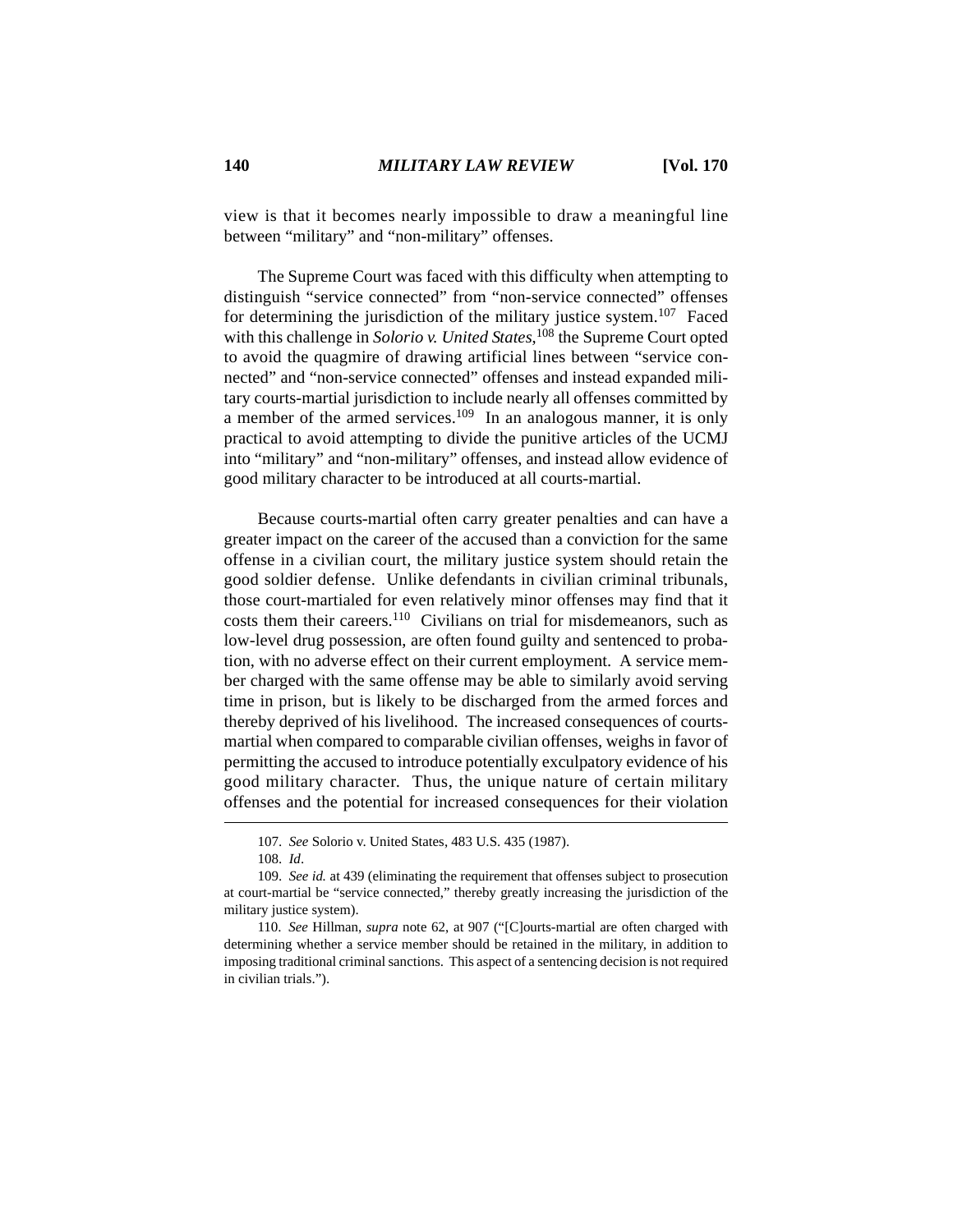justify permitting the accused to introduce evidence of his good military character.

# *3. Soldier Under Surveillance*

A third reason the good soldier defense should be maintained is that evidence of character can be especially valuable when examined in the military context. The nature of military service and the lifestyle inherent in that service create a situation where the supervisors and peers of a service member are well placed to evaluate the service member's character. The heart of this argument is the concept of the "soldier under surveillance." This concept was eloquently described by Dean John Wigmore, <sup>111</sup> a legal scholar specializing in evidence who also served as a major in the Army's Judge Advocate General's Corps during World War I. Dean Wigmore wrote:

The soldier is in an environment where all weaknesses or excesses have an opportunity to betray themselves. He is carefully observed by his superiors—more carefully than falls to the lot of any member of the ordinary civil community; and all his delinquencies and merits are recorded systematically from time to time on his 'service record,' which follows him throughout his army career and serves as the basis for the terms of his final discharge. The certificate of discharge, therefore, is virtually a summary of his entire service conduct, both as a man and as a soldier.<sup>112</sup>

In *United States v. Kahakauwila*, 113 the COMA recognized the principle outlined by Dean Wigmore when it asserted:

The military rule is taken from the Federal Rules of Evidence. However, the peculiar nature of the military community makes similar interpretation inappropriate. Unlike his civilian counterpart, the conduct of a military person is closely observed both on

112. John Henry Wigmore, A TREATISE ON THE ANGLO-AMERICAN SYSTEM OF EVIDENCE IN TRIALS AT COMMON LAW 59, at 462-63 (3d ed. 1940).

<sup>111.</sup> In his civilian life, John Wigmore was Dean of Northwestern Law School. *See* Capofari, *supra* note 5, at 173 n.8 (1990). While in the military during World War I, Major Wigmore wrote Chapter XI of the 1921 *Manual for Courts-Martial*. He is the only individual with a by-line in the *Manual for Courts-Martial*. *See id.*

<sup>113. 19</sup> M.J. 60 (C.M.A. 1984).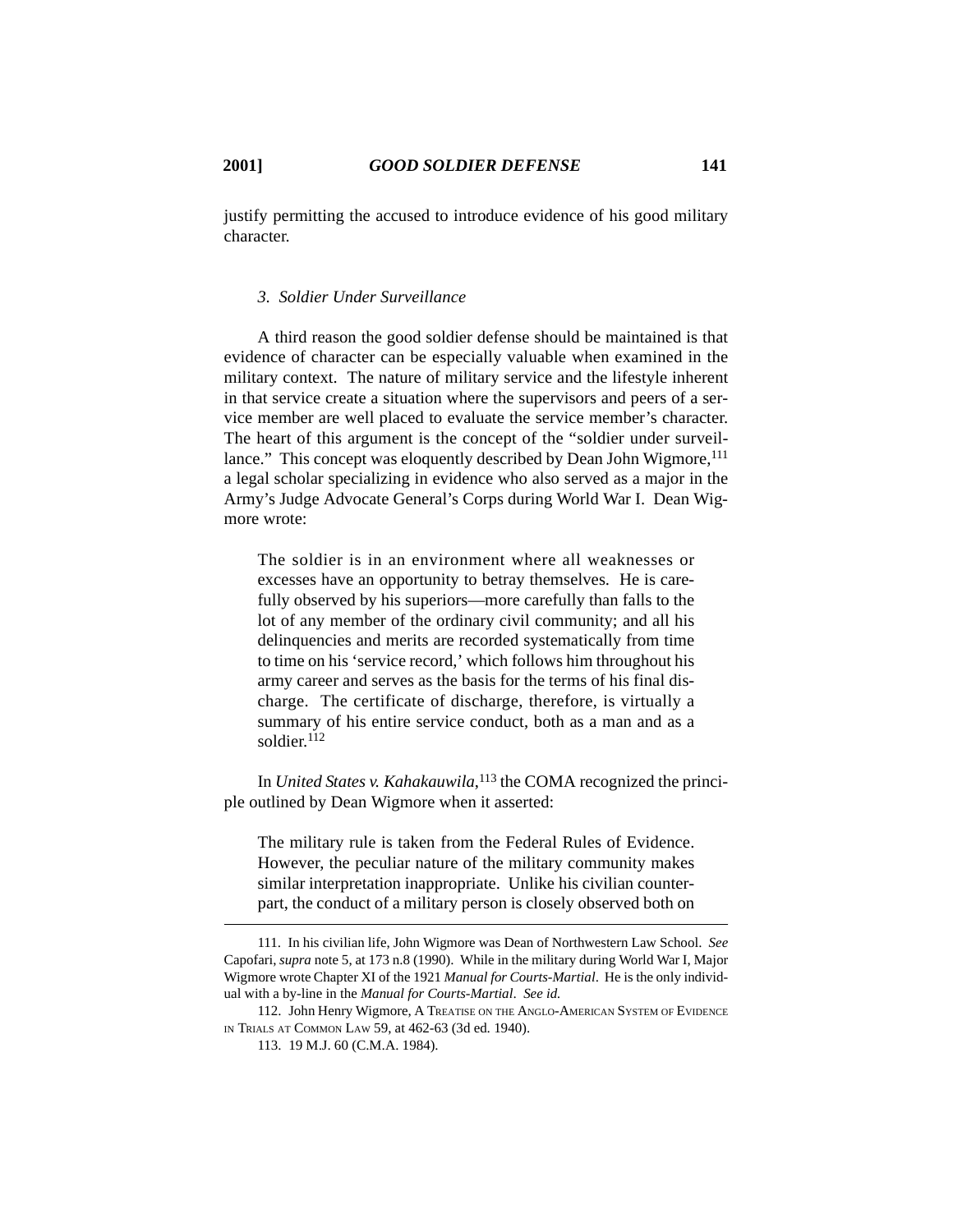and off duty, and such observation provides the material upon which performance reports and other evaluations are based.<sup>114</sup>

Members of the armed services are formally reviewed throughout their career through periodic fitness reports. This creates a situation where there is a detailed written record of a service member's conduct and where a service member's superiors are forced to continually evaluate that individual. This leaves supervisors well qualified to testify about a subordinate's character.

It is not solely superior officers who are in a position to provide meaningful character evidence. A service member's peers are also uniquely positioned to observe the accused's character. Members of the military are frequently stationed in, or deployed to, remote areas where they are forced to live in difficult conditions in close proximity to their peers. Such deployments can often be physically and mentally demanding and, therefore, create a situation where a service member's true character will reveal itself to his peers. As one commentator has observed, "in the close and disciplined environment of the military community it requires far more effort for a person to be known as a good soldier than it does to be known as a good person in a civilian neighborhood."115 An accused's peers and superiors are thus both uniquely positioned to provide relevant and credible evidence of his good military character.

## *4. Tradition*

As discussed above, the military justice system has a long-standing tradition of allowing the defendant to introduce character evidence.<sup>116</sup> Given the strong respect for tradition in the armed forces, the tradition of permitting accused service members to introduce evidence of good military character that may serve to exonerate them should not be lightly discarded. Outside of the courts-martial setting, the military places a heavy emphasis on character and expects service members to conduct themselves in an honorable manner. The soldier who is diligent in acting in a manner consistent with good character throughout his career should be permitted to use that behavior in his defense. It would send a mixed signal for the

<sup>114.</sup> *Id.* at 61.

<sup>115.</sup> Smith, *supra* note 4, at 429.

<sup>116.</sup> The admissibility of good military character evidence was first explicitly provided for in the 1928 *Manual for Courts-Martial*. *See supra* note 24 and accompanying text.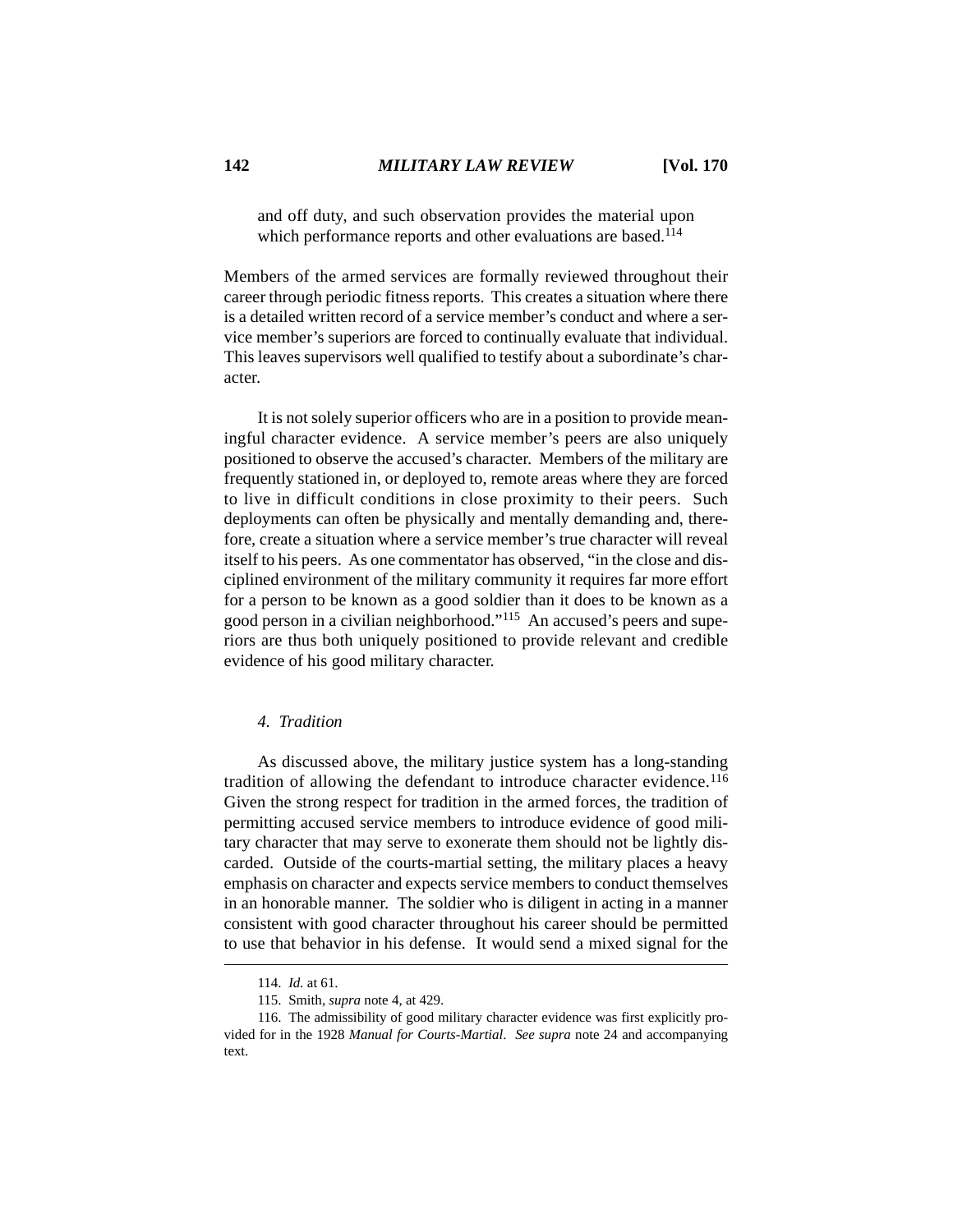military to demand that a soldier comport himself in a manner consistent with good character and then turn around and inform him that evidence of such behavior is not significant should he find himself subject to a courtmartial. We should maintain the tradition of allowing those who have made the sacrifices inherent in serving this country the opportunity to have that service considered by the court-martial panel.

#### B. Case Against the Good Soldier Defense & Rebuttal

In opposition to the four primary arguments supporting the good soldier defense, there are four adverse arguments advanced in favor of abolishing or limiting the defense. This section presents and then rebuts these four arguments. The discussion begins by presenting the argument that a good character defense is not available under civilian society's evidentiary rules, and thus, should not be available in the military. The second argument is that the good soldier defense, as applied, creates unique gender discrimination problems in sex-offense cases. Next, the third argument asserts that the good soldier defense should be abolished because there is no specific, uniform standard of what constitutes a good soldier. Finally, the section concludes by examining the argument that the good soldier defense only benefits higher ranking officers and creates unfair advantages based on race, gender, and status. A detailed rebuttal follows each argument.

## *1. Not Available in Civilian Society*

The first criticism lodged against the good soldier defense is that it is not available in civilian society.<sup> $117$ </sup> The evidentiary rationale for the good soldier defense, the argument reasons, completely disregards civilian justifications for not allowing such evidence.<sup>118</sup> Civilian courts reason, as did Supreme Court Justice Jackson, that "the overriding policy of excluding such evidence, despite its admitted probative value, is the practical experience that its disallowance tends to prevent confusion of the issues, unfair surprise and undue prejudice."<sup>119</sup> Proponents of this argument assert that there is no proper justification for the good soldier defense because "even conceding the unique nature of military discipline and the need for a sep-

<sup>117.</sup> *See* Hillman*, supra* note 62, at 890.

<sup>118.</sup> *See id.*

<sup>119.</sup> *See* Michelson v. United States, 335 U.S. 469, 475-76 (1948).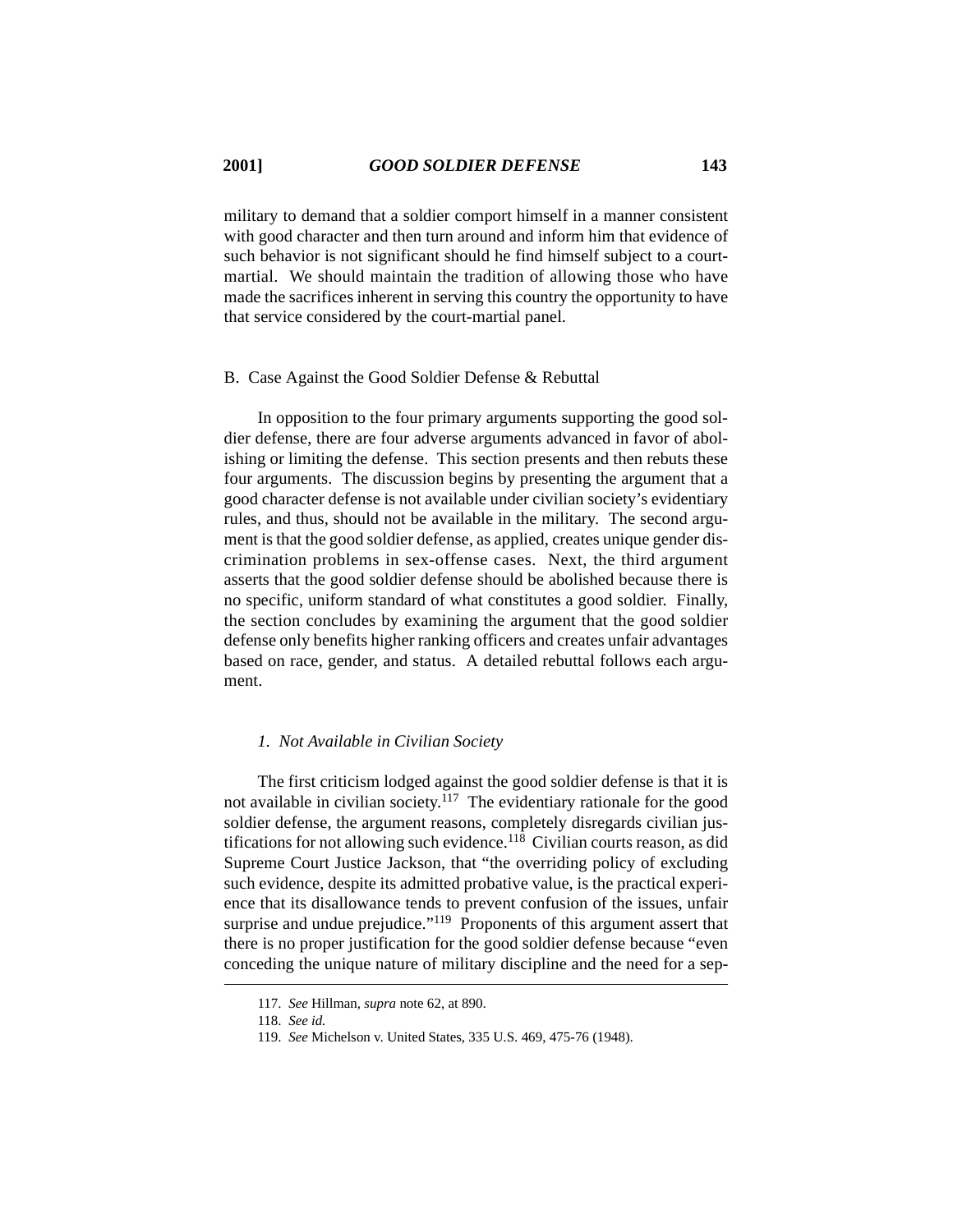arate legal system, no compelling rationale exists for a judicial interpretation of character admissibility so at odds with federal rules and civilian evidentiary procedure."120

Some commentators do not even concede the separate society issue, and have stressed that the military is not a separate society: "Although some service members . . . live and work in environments isolated from civilian life, casting the entire American military, a postmodern force of scattered troops, complex missions, and gender and racial diversity, as wholly 'separate' from civilian communities overstates the case."<sup>121</sup> If a separate military society still exists, its critics add, "its circumstances and the [service members] who are subject to its constraints are not so remote from modern civil society as to justify such a dramatically different rule."122 Thus, because there is no compelling rationale for the good soldier defense and because the separate society argument does not justify a wholly different rule, the good soldier defense should be eliminated, and the military should conform to the civilian interpretation of FRE  $401(a)(1)$ .

The problem with this argument is that it implicitly assumes that civilian society's evidentiary rulings and practices are always superior to those of the military. This assumption, however, cannot be validly asserted for two reasons: first, military practices are sometimes more advanced than those used in civilian courts and, second, the military is, as aforementioned, a wholly separate society.

Scholars, military justice practitioners, and commentators consider some protections afforded by the military justice system more advanced than those used in civilian courts.<sup>123</sup> Military members enjoy a more generous right to counsel than their civilian counterparts. Every accused service member is entitled to free military defense counsel and, unlike civilian practice, entitlement to free counsel is not based upon economic status.124 Article 31 warnings against self-incrimination are also more extensive than civilian *Miranda* warnings because they are mandated when a service member is suspected of an offense, not just when the accused is in custody.125 The Article 32 investigation is also considered more advanced

<sup>120.</sup> Hillman*, supra* note 62, at 890.

<sup>121.</sup> *Id.*

<sup>122.</sup> *Id.*

<sup>123.</sup> *See e.g.*, Moorman, *supra* note 85, at 189.

<sup>124.</sup> *See id.*

<sup>125.</sup> *See id.*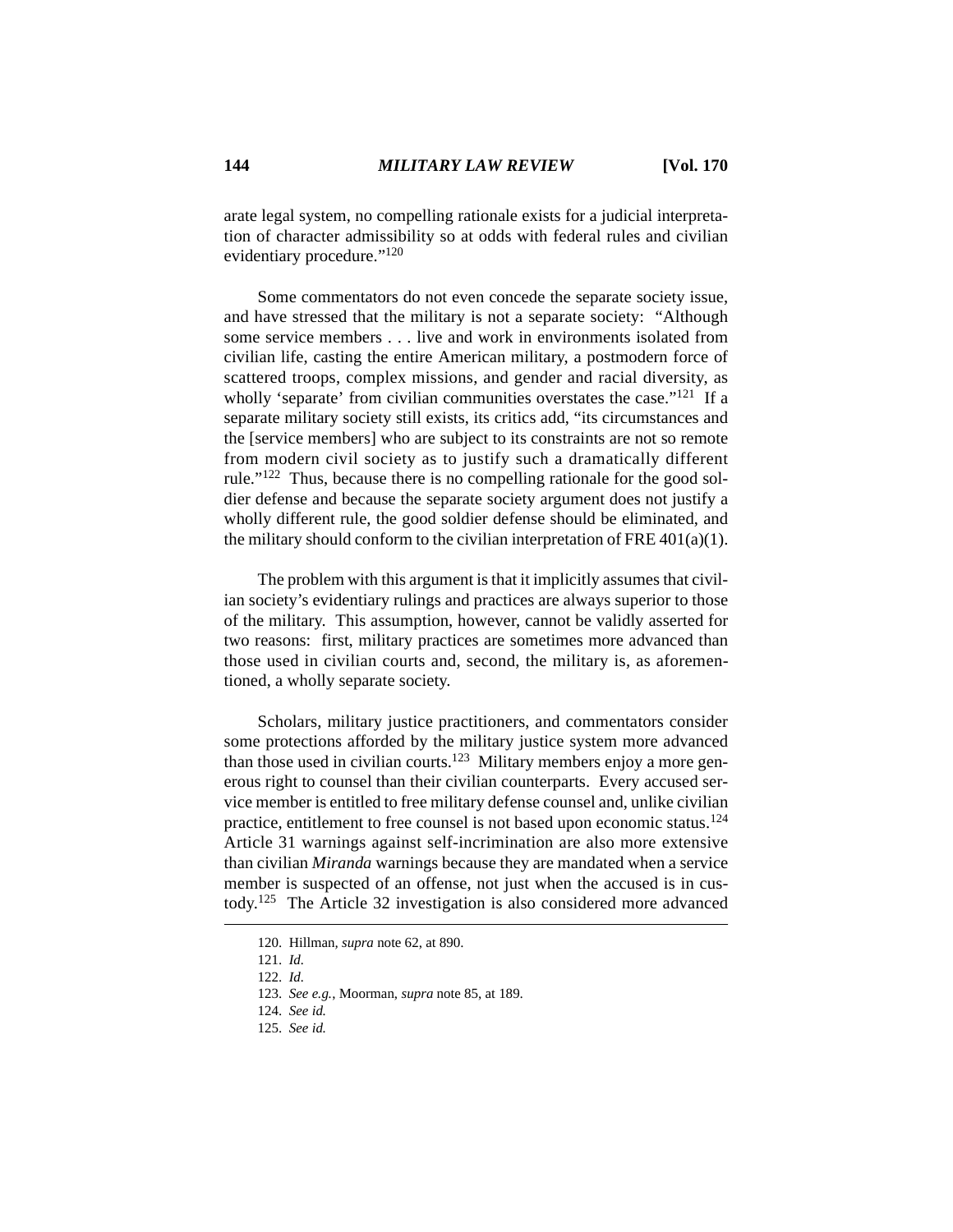than civilian grand jury practice.<sup>126</sup> An Article 32 investigation has been described as

more protective of the accused in many respects than federal grand jury proceedings. In the military, an independent investigating officer is appointed to conduct the inquiry to determine if sufficient evidence exists to support a prosecution unlike the civilian sector in which a federal prosecutor controls the proceeding. And a military accused, unlike his civilian counterpart, is entitled to be present throughout the proceeding with legal representation, is entitled to present evidence on his own behalf, and may subject prosecution witnesses to cross-examination.<sup>127</sup>

Thus, the assumption that the civilian justice system is always superior to the military justice system is unfounded and unduly conclusive. The impression that justice is either lacking or diminished in the military has no foundation in fact.128 The aforementioned examples demonstrate that military procedures are not inferior simply because they do not follow the law and letter of the civilian system.

Military defendants should be able to use the good soldier defense because the military is a distinct society, and different rules and norms apply.129 As argued above, the Supreme Court provides substantial deference to military jurisprudence because it specifically recognized that "the military constitutes a *specialized community* governed by a *separate* discipline from that of the civilian."130 The separate discipline and specialized community of the military, not present in civilian society, justify some differing evidentiary rules and procedures, including the good soldier defense.

The argument that the military is not a separate society is at odds with Supreme Court precedent and common sense. Military members lead very different lives than their civilian counterparts. As one commentator wittingly stated: "No civilian parallel can be drawn. Civilian employers can't compel subordinates to perform tasks resulting in substantial likelihood of

<sup>126.</sup> *See id.*

<sup>127.</sup> *Id.*

<sup>128.</sup> *See id.*

<sup>129.</sup> *See supra* Part III(A)(1).

<sup>130.</sup> Orloff v. Willoughby, 345 U.S. 83, 93-94 (1953) (emphasis added).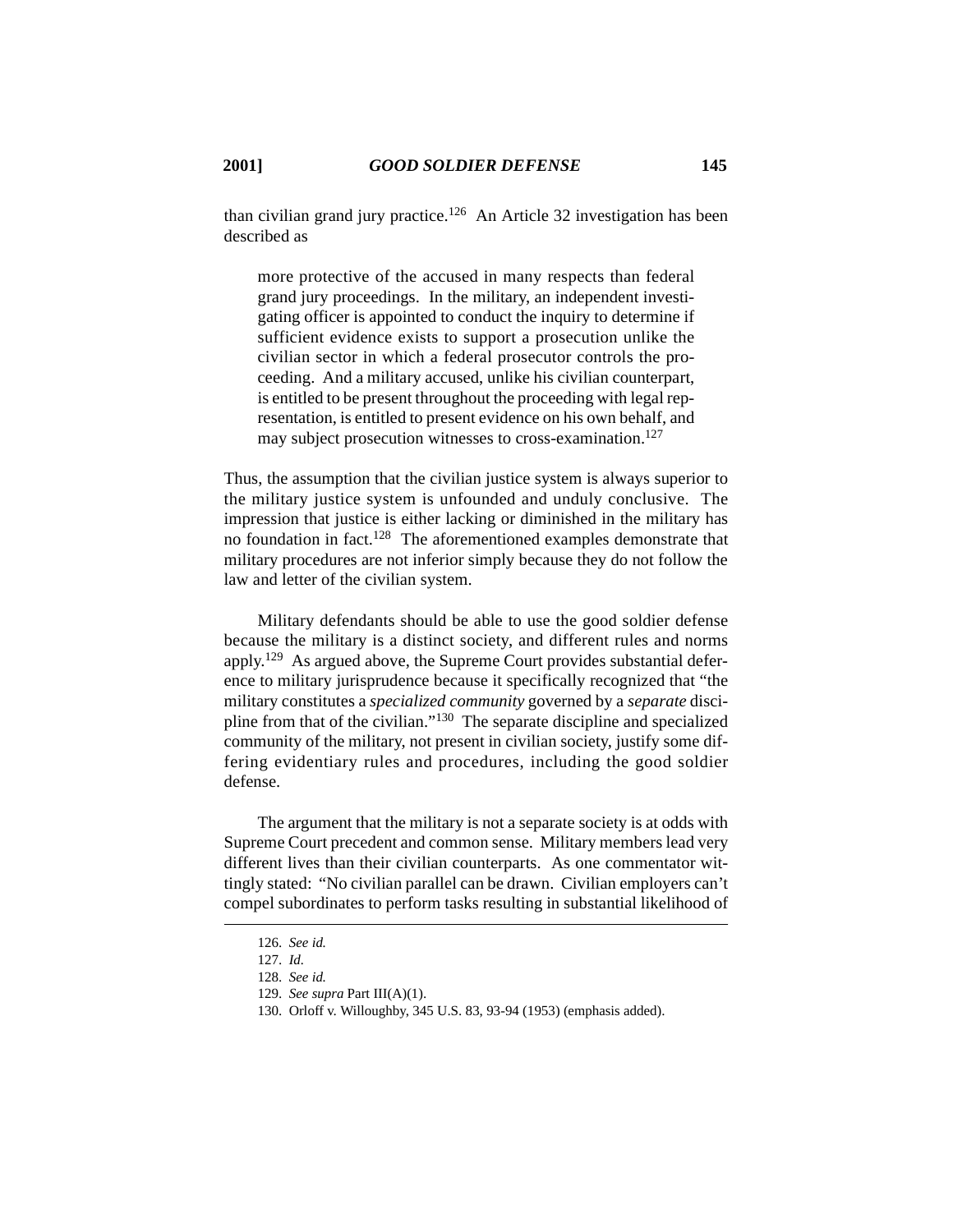death, much less come to work on time."131 Moreover, service members are subject to direct orders, stricter discipline, regimented schedules, restricted living conditions, dress codes, and are constantly on-call in case of national emergency or other important duties that need to be performed. These are just a few of the many differences that make the military a separate society. These differences, and the different needs of military society, allow character evidence to be more trustworthy in the military setting because the accused is in a regimented atmosphere where his character is under constant surveillance.

# *2. Inequality in Sex Offense Cases*

The second argument against the good soldier defense concerns sex offenses and gender issues. It is asserted that in courts-martial for sex offenses, good soldier evidence may confuse issues and make a conviction more difficult to obtain. This, in turn, may lead to a prejudice against females in the military and dissuade them from bringing charges.132 This is especially significant, according to proponents, because of the high number of sex crimes and offenses reported to, and tried by, the military.<sup>133</sup>

Since sex offense cases, such as rape, involve "battles of credibility between the accused and the prosecution's witnesses,"134 good soldier evidence may mislead the jury, confuse the issues, and complicate the trial. Supporters of this argument point to the fact that "military judges admit evidence of good military character without any empirical data that 'good soldiers' rape, or commit other sex crimes, with any less frequency than 'bad' soldiers or 'good civilians.'"135 Furthermore, proponents take issue with the fact that only "bad soldiers" can be found capable of rape. "Given the number of alleged rapes that are prosecuted under both civilian and military law in which the men implicated would otherwise appear to be 'good' persons, this evidentiary doctrine allows irrelevant evidence . . . to taint the judgment of a court-martial." $136$ 

<sup>131.</sup> *See* Moorman, *supra* note 85, at 187-88.

<sup>132.</sup> *See* Hillman, *supra* note 62, at 904-05.

<sup>133.</sup> *See id.* at 904.

<sup>134.</sup> *Id*.

<sup>135.</sup> *See id.* at 905.

<sup>136.</sup> *See id.*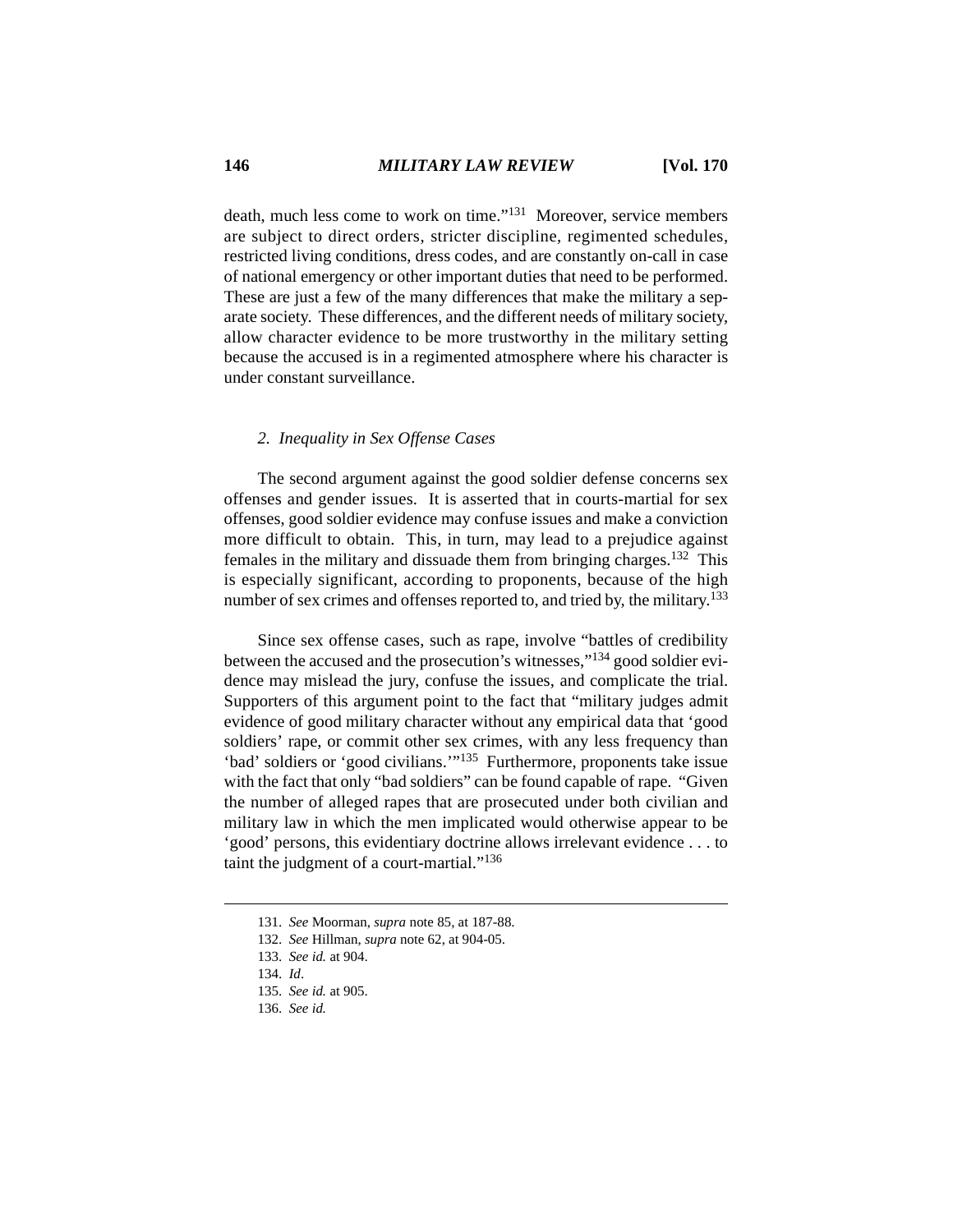Using a high-profile example in her criticism of the good soldier defense, Elizabeth Hillman points to the recent sexual harassment case against Sergeant Major of the Army Gene McKinney.137 In 1998, McKinney was tried on charges of sexual misconduct.<sup>138</sup> Six service women provided "damning" testimony against him.<sup>139</sup> McKinney presented good soldier evidence and former superiors and subordinates testified in his favor. McKinney was acquitted on all counts except one charge of obstruction of justice, and he was sentenced to a minor reduction in rank.<sup>140</sup>

Hillman concluded, and some commentators asserted, that "McKinney . . . was seen as benefiting from military law that allowed the jury to consider his character and military record as the grounds for finding reasonable doubt as to his guilt<sup>"141</sup> and that "defense lawyers relied on McKinney's testimony and service record by invoking military rules that allowed the jury to use his outstanding military reputation as grounds for reasonable doubt that he might have committed any of the crimes."142 Those arguing against the good soldier defense conclude from the McKinney court-martial experience that McKinney took "full advantage" of the good soldier doctrine and that the good soldier "defense worked so well for McKinney [that] it has disturbing implications for the roles of rank, gender and race in military justice."143 These disturbing implications, it is argued, should lead to the elimination of the good soldier character defense.

Hillman's argument can be criticized on the ground that there is no causal link between the introduction of character evidence and the accused's acquittal. In other words, it is wholly unfair to criticize the McKinney decision because we do not know the actual cause of, or reason for, the acquittal. Here, Hillman makes an unfounded assumption that McKinney was acquitted only because he presented good soldier defense evidence. Hillman seems to ignore the possibility that McKinney may actually have been innocent of the charges leveled against him, or that the

<sup>137.</sup> *See id.* at 879-81.

<sup>138.</sup> *See id.*; *see also* Bill McAllister, *McKinney Not Guilty on Sexual Misconduct: Sergeant Major Convicted of Obstruction*, WASH. POST, Mar. 14, 1998 at A1.

<sup>139.</sup> *See* Hillman*, supra* note 62, at 880.

<sup>140.</sup> *See id.*

<sup>141.</sup> *Id. See also* Bob Hohler, *Some Say McKinney Verdict Could Have Chilling Effect*, BOSTON GLOBE, Mar. 15, 1998 at A9.

<sup>142.</sup> McAllister, *supra* note 138, at A1.

<sup>143.</sup> Hillman*, supra* note 62, at 881.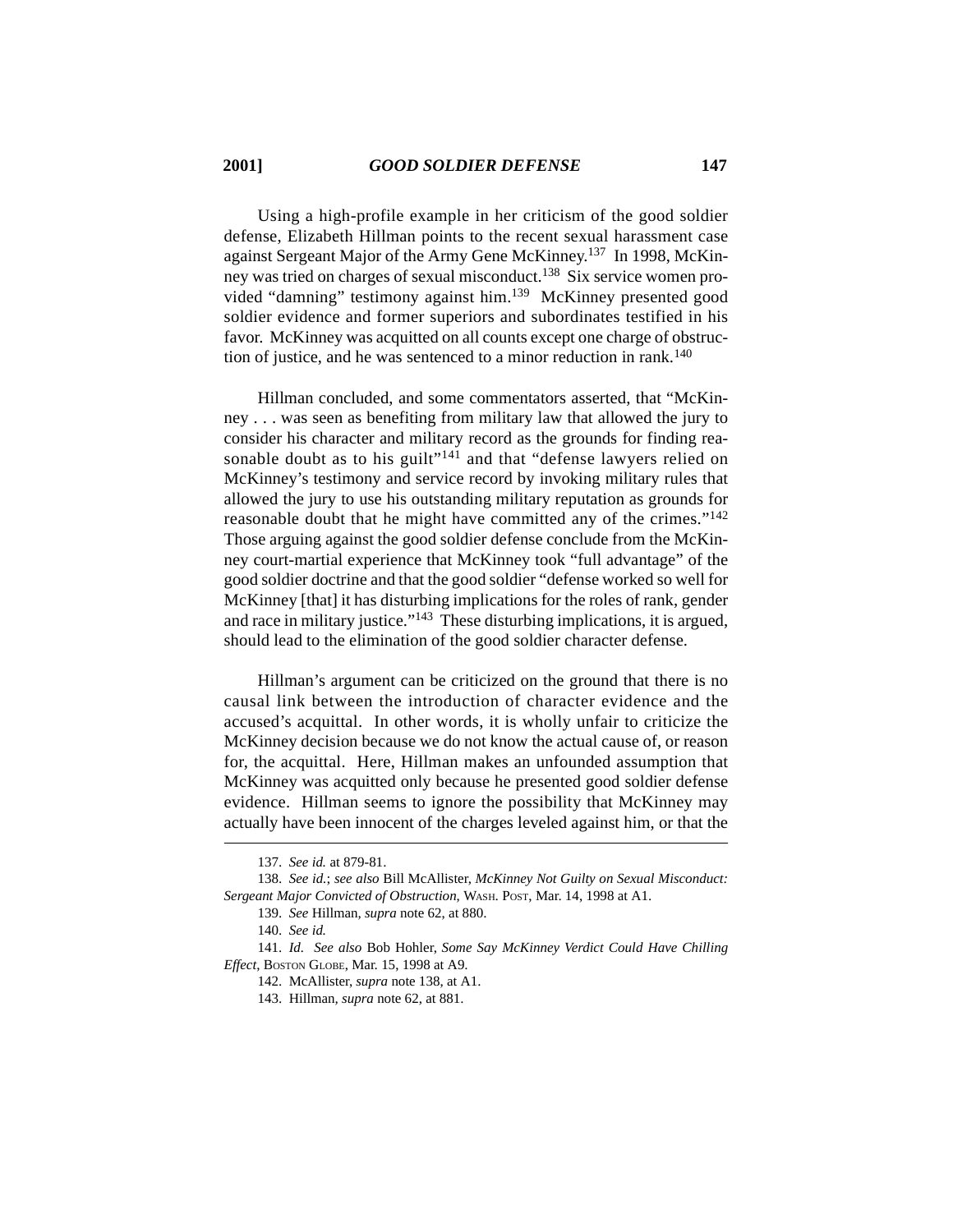prosecution simply failed to present sufficient evidence to meet its burden of proof.

The good soldier defense is not a one-way street: the prosecution can rebut good soldier evidence and minimize its effect. Rebutting the evidence allows prosecutors to discredit, in effect, the good soldier evidence, making the defendant's case more difficult for the defense. This may be especially damaging for the defense in sexual-assault cases. Once the defendant opens the door and introduces "good character" evidence, the prosecution has the opportunity to rebut character evidence the defendant puts into issue. "[T]he prosecution may rebut the defense's good character evidence—and that rebuttal can be in the form of general testimony or of specific instances of misconduct [under MRE  $405(a)$ ]."<sup>144</sup> The prosecution can rebut in two ways: through cross-examination or by calling the prosecution's own opinion and character witnesses.<sup>145</sup>

This allows the panel members the opportunity to hear both sides of the character issue and come to a more informed conclusion. Military prosecutors assert that it is not difficult to overcome the good soldier defense:

[Trial counsel should] scour the accused's past for evidence of misconduct and to conduct extensive interviews at the current and most recent duty stations. Some good character evidence is "an inch deep" and, on probing, witnesses will withdraw their endorsements or moderate their vouching for the accused. *Not only is the good soldier defense beatable—it most often is—*but counsel should be armed to defeat it, even when it seems to the trial counsel that it is not logical for the defense to present in the first place.<sup>146</sup>

Thus, trial counsel may use good, old-fashioned investigative work and cross-examination of character witnesses to defeat the presumptions that good soldier character evidence raises, especially in sexual assault cases. By taking the time to rebut the defense, good soldier evidence may actually work to the advantage of the prosecution by making the prosecution's case

<sup>144.</sup> Smith, *supra* note 4, at 429.

<sup>145.</sup> *See* Stephen R. Henley, *Developments in Evidence III—The Final Chapter*, ARMY LAW., May 1998, at 1, 8.

<sup>146.</sup> Lawrence J. Morris, *Keystones of the Military Justice System: A Primer for Chiefs of Justice*, ARMY LAW., Oct. 1994, at 15, 22.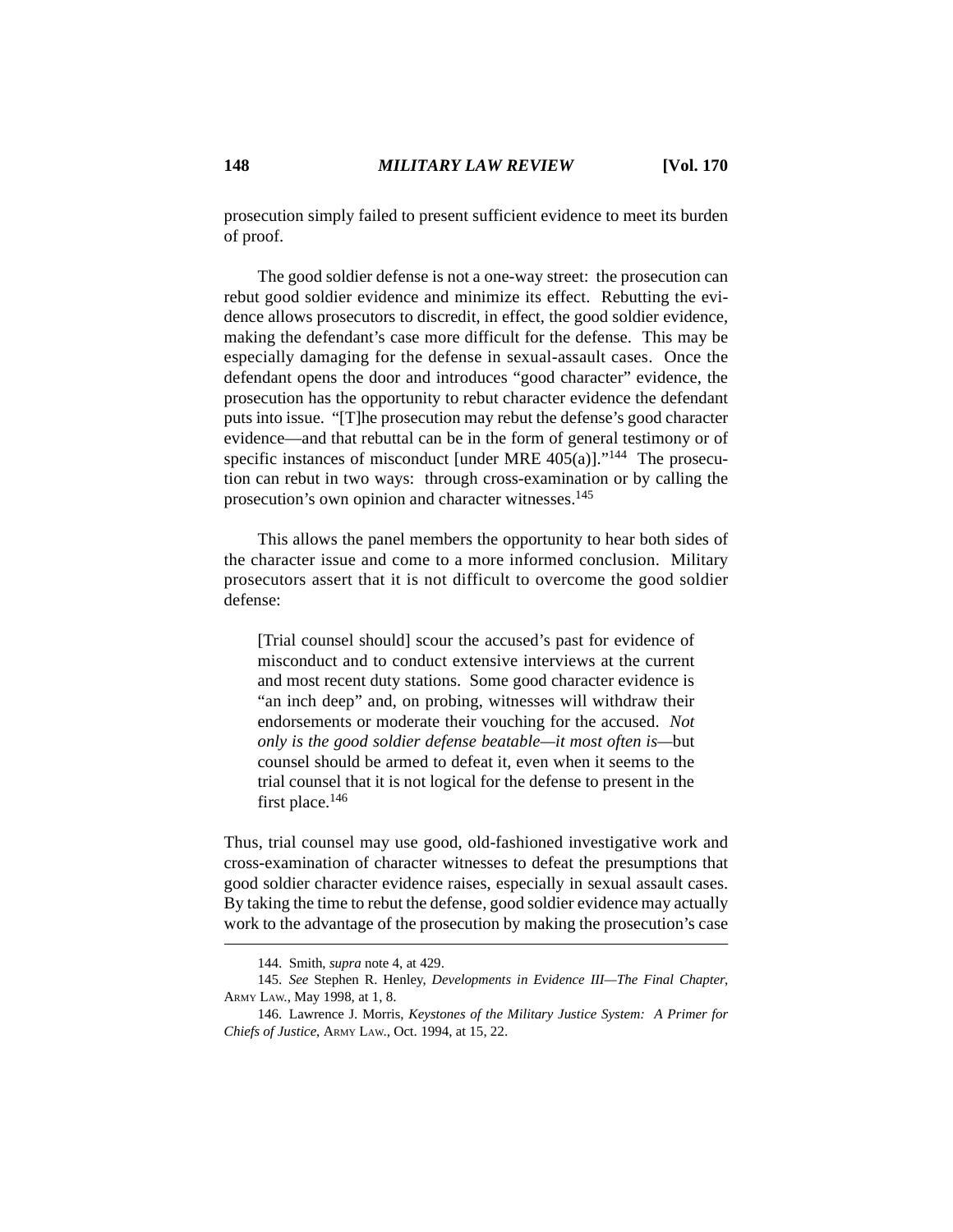more damaging through rebuttal character evidence. The Supreme Court reiterated this point by stating that "the price a defendant must pay for attempting to prove his good character is to throw open the entire subject which the law has kept closed for his benefit and to make himself vulnerable where the law otherwise shields him."147

## *3. The Need for Uniformity*

Criticism has been lodged against the good soldier defense primarily because it remains unclear precisely what characteristics make for a good soldier. "[V]agueness is a troubling feature of military law in general, and the evidentiary doctrine that allows admission of general good character is no exception."148 One critic has specifically asserted, "Opinions of military courts, treatises, and military evaluations describe military character in disparate ways. These descriptions draw attention to the contradictions contained within the concept as well as the absence of definable, military specific aspects of military character."<sup>149</sup>

As the discussion in Part  $II^{150}$  indicated, there are a wide variety of character traits used in courts-martial to demonstrate the good character of the accused. While there are common themes, there is nothing close to a uniform standard of what type of evidence may be offered to show good military character. This can be attributed to the large variety of occupations fulfilled by members of the armed forces:

No single description can encompass the variety of personalities and "characters" that make up a successful modern fighting force. The intrepid captain of a nuclear submarine, the cerebral code-breaker, the ace fighter pilot, the meticulous supply sergeant, the reckless paratrooper, the selfless medic—although each is a key part of the armed forces, they share few essential character traits as a group.<sup>151</sup>

Critics of the good soldier defense believe that because there are a multitude of traits presented as evidence of good military character at courts-

<sup>147.</sup> Michelson v. United States, 335 U.S. 469, 492 (1948).

<sup>148.</sup> Hillman, *supra* note 62, at 899.

<sup>149.</sup> *Id.* at 894.

<sup>150.</sup> *See supra* Part II(C).

<sup>151.</sup> Hillman, *supra* note 62, at 896.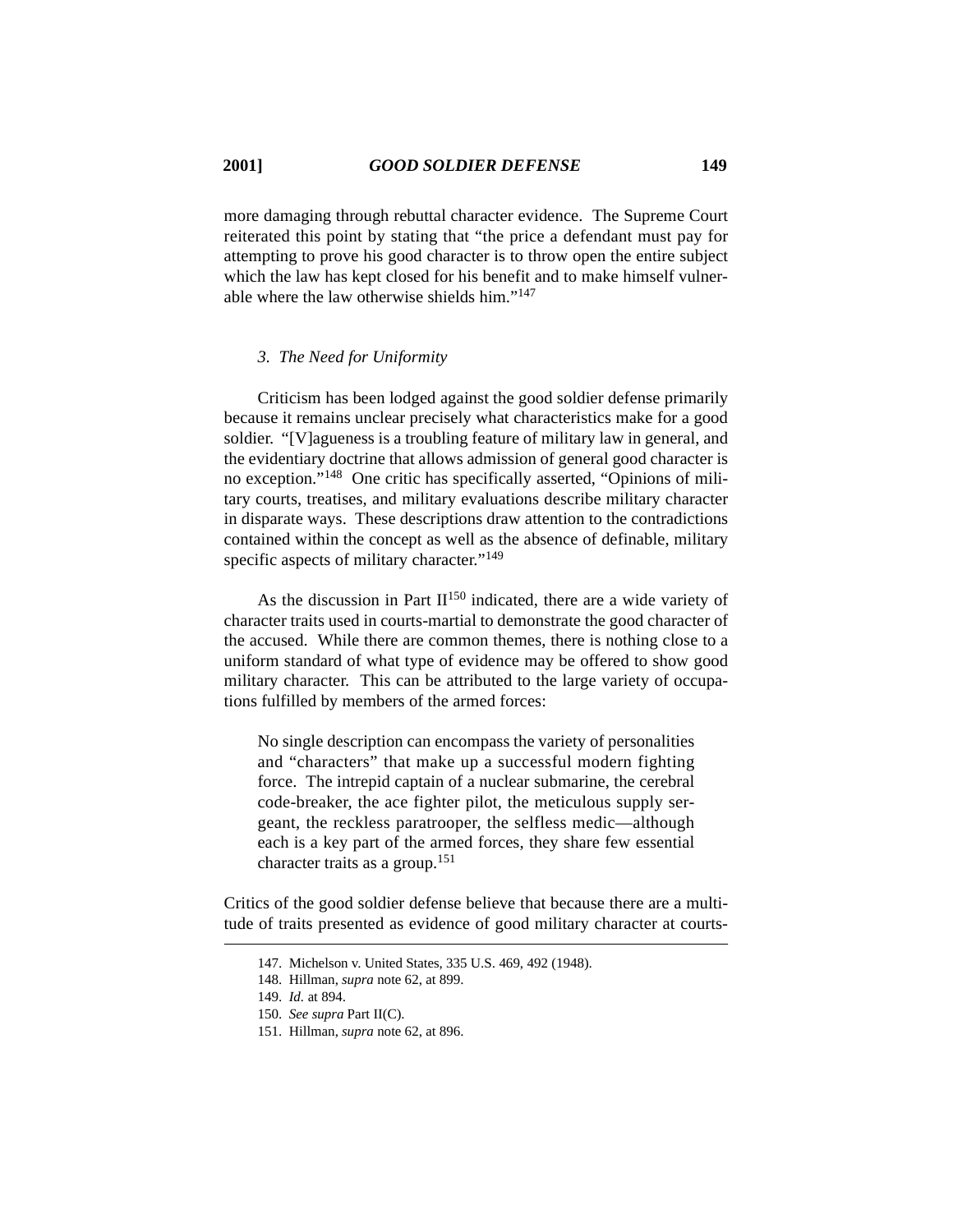martial, the assertion of the good soldier defense is "inevitably incoherent."152

It cannot be disputed that there is no uniform standard for what constitutes a good soldier, but this should not be used to invalidate the entire concept. Quite to the contrary, it would seem that the wide diversity of occupations available in today's modern military would necessitate numerous iterations of the good soldier defense. Today's service member is as likely to be an expert with a computer as he is an expert with a rifle. While there may be some overlap, the characteristics which make one a good Navy SEAL (Sea, Air, Land) are different from the characteristics which make one a good network administrator. The military justice system must remain flexible enough to account for these differences. There should not be a specific, complete, single list of good soldier traits—every case has individualized circumstances, and military judges must use their discretion to decide whether or not to admit evidence. The notion that there must be a single uniform standard of what constitutes a good soldier should be resisted.

At the same time, however, there is a general conception of what traits constitute a good soldier to guide the decision maker.<sup>153</sup> Although today's armed forces are more diverse, varied and complex than ever, the aforementioned general essential traits of a good soldier can be used as a guide. For example, the captain of a nuclear submarine and a military cook have very different duties, but each may be regarded as a "good soldier" in their own way. They could both be loyal to the United States, maintain grace under pressure, assist when called upon, supervise subordinates well, and be dependable and highly adaptable to adverse circumstances.

Chief Judge Everett, in a case involving a service member accused of wrongfully possessing, transferring and selling controlled substances, opined:

Testimony about someone's "good military character" almost inevitably is somewhat imprecise—just as is lay opinion testimony that a car was being operated at a high speed or that "a person was drunk" . . . . Nevertheless, a court-martial member or

<sup>152.</sup> *Id.* ("Because the good soldier defense admits evidence of so many different traits, assertions of 'good military character' are inevitably incoherent.").

<sup>153.</sup> *See supra* Part II(C).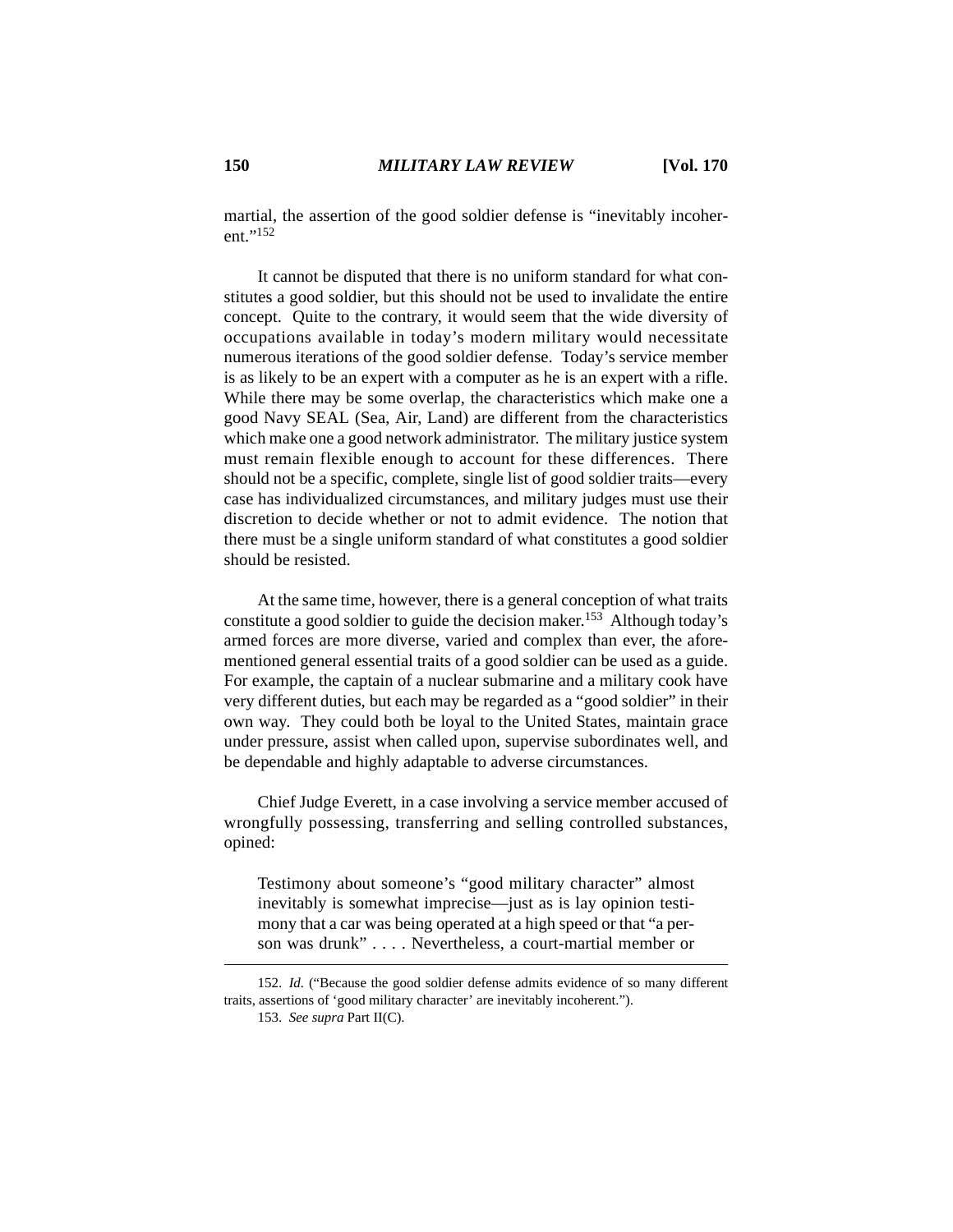military judge . . . will be aided by such testimony in deciding whether an accused is a person who would be unlikely to engage in drug transactions.<sup>154</sup>

The lack of specificity in determining what constitutes a good soldier is not a weakness of the defense. Rather, it is a strength. It not only allows individualized determinations and judicial discretion in deciding whether to admit good soldier evidence, but it also sends a message of fairness—that the defense is available to all in the armed forces, both the cook and captain, regardless of rank or status.

# *4. The Defense Benefits Only Higher Ranking Officers*

Another charge leveled against the good soldier defense is that it unfairly benefits those of higher rank. Hillman asserts that "the primary beneficiaries of the good soldier defense are soldiers whose long and impressive military records can overwhelm the testimony [of their accusers]."155 There is both a quantitative and a qualitative element to this alleged disparity in the utility of the good soldier defense for low and high ranking service members. The quantitative element arises from the fact that

[t]he longer a soldier's length of service, the more assignments, commanders' affidavits, evaluations, and awards that can be admitted as evidence of good military character. This accumulation of evidence of good military character is more likely to sway a court-martial than the evidence available to a service member with low rank and little military experience.<sup>156</sup>

The qualitative element of the disparity is attributable to the fact that "evidence of good military character is qualitatively better for more senior accused service members, since they have the benefit of contact with higher ranking superiors, whose evaluations carry greater weight with a military fact-finder."157 All of this leads critics of the good soldier defense

<sup>154.</sup> *See* United States v. Vandelinder, 20 M.J. 41, 45 (C.M.A. 1985).

<sup>155.</sup> *See* Hillman, *supra* note 62, at 907.

<sup>156.</sup> *Id.*

<sup>157.</sup> *Id.*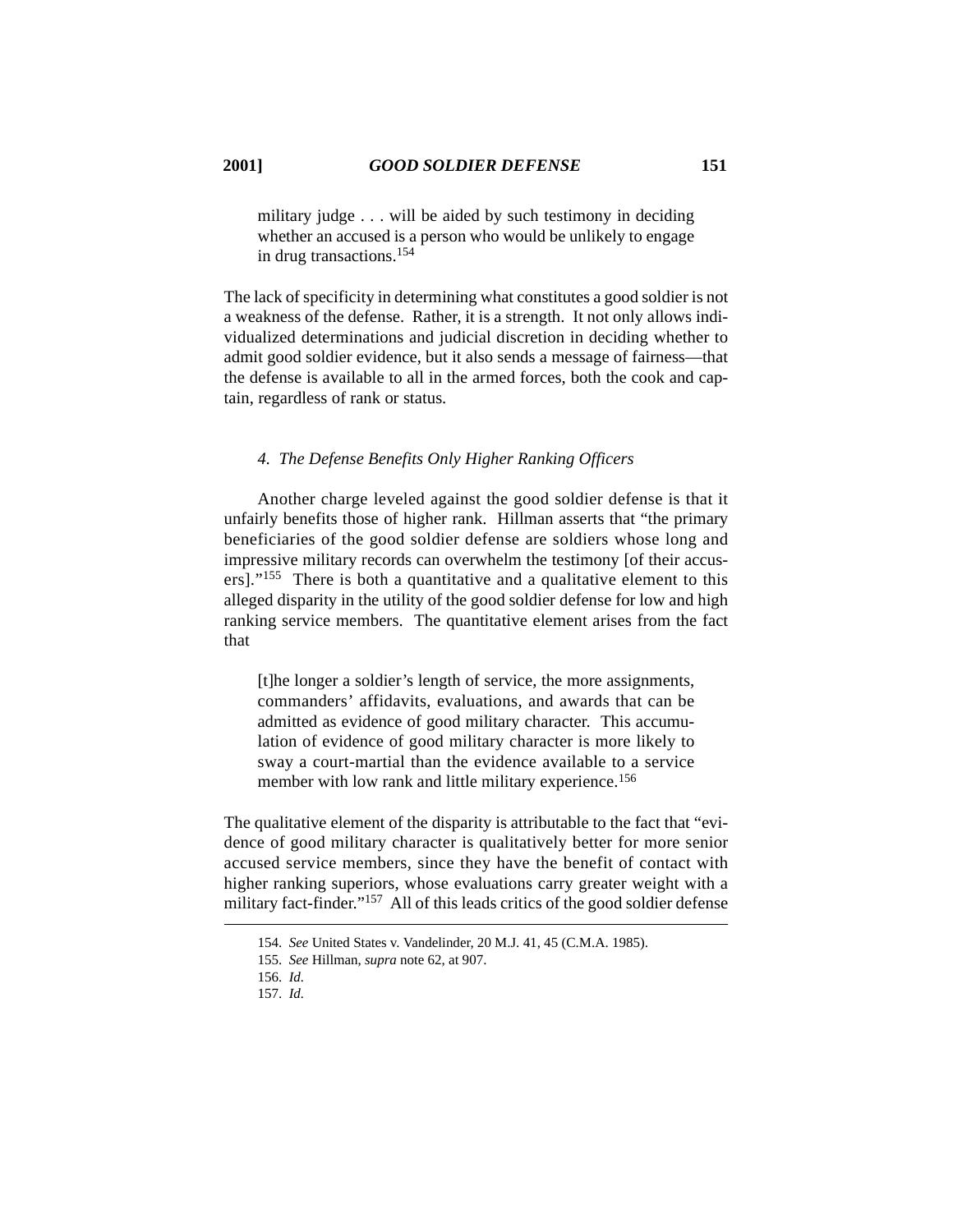to assert that it provides senior officers with a privilege that is not afforded to other service members facing courts-martial.

A corollary to the argument that the good soldier defense unfairly benefits high-ranking officers also suggests that it unfairly benefits white males. Currently, there are relatively few women<sup>158</sup> and minorities<sup>159</sup> who occupy senior positions in the military. Because the good soldier defense unfairly privileges those of higher rank, and because those of higher rank are primarily white males, it is asserted that the good soldier defense is biased against women and minorities. Hillman asserts that such a disparity creates the impression that "rank and gender carry guarantees of immunity from criminal conviction" that is "corrosive" both to "good order and high morale among troops" and to the concept that "the perception of equal justice under the law is as important as its reality."160

Assertions that the good soldier defense is unfair because it only benefits higher ranking officers are unfounded. Military Rule of Evidence  $404(a)$  makes no reference to the rank of the accused.<sup>161</sup> Similarly, judicial interpretation of MRE 404(a) has not in any way limited the availability of the good soldier defense to those of high rank. Quite to the contrary, the majority of the test cases described in Part II(A), which served to elucidate the Military Court of Appeals' interpretation of the new MRE 404(a), involved accused service members of lower rank.162 *Clemons, Piatt* and *McNeil* all concerned sergeants, and *Kahakauwila* concerned a private. This is certainly not a precise evaluation, but it is convincing anecdotal evidence to suggest that even those of lower rank are able to utilize good character evidence. The authors are not aware of any empirical data on the use of the good soldier defense, but given the large number of lower ranking service members relative to the number of higher ranking members, it

<sup>158.</sup> *See* OFFICE OF THE SECRETARY OF DEFENSE, POPULATION REPRESENTATION IN THE MILITARY SERVICES B-38 (1997) (reporting that in 1996 there were only seventeen female general officers, two of which were above the one-star rank, out of 855 total general officers).

<sup>159.</sup> *See id.* at B-39 (reporting that in 1996 there were forty-three black, eight Hispanic, and eight "other" general officers out of a total of 855 general officers).

<sup>160.</sup> Hillman, *supra* note 62, at 907.

<sup>161.</sup> *See* MCM, *supra* note 15, MIL. R. EVID. 404(a).

<sup>162.</sup> *See* United States v. Kahakauwila, 19 M.J. 60 (C.M.A. 1984); United States v. McNeil, 17 M.J. 451 (C.M.A. 1984); United States v. Piatt, 17 M.J. 442 (C.M.A. 1984); United States v. Clemons, 16 M.J. 44 (C.M.A. 1983).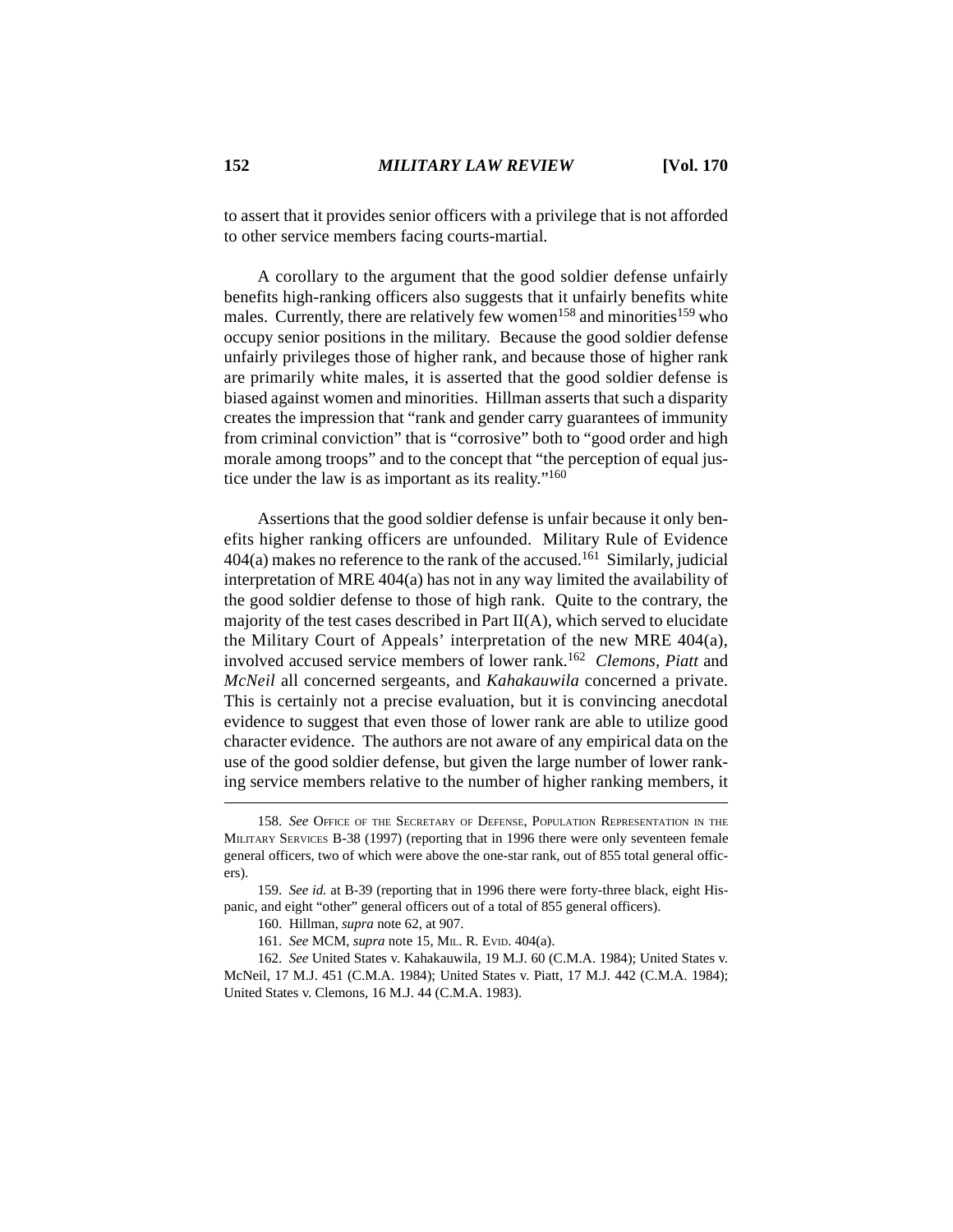seems likely that lower ranking individuals are using the defense more frequently than those of higher rank.

While the good soldier defense is equally available to all members of the armed forces, it must be conceded that it will inevitably be a more effective tool for some service members. Those who have distinguished themselves over long careers and those who have served in combat will have a greater quality and quantity of character evidence to introduce in their defense and will thus have a greater opportunity to convince the members of the panel of their good character. While critics of the good soldier defense consider this to be inequitable, it is an entirely appropriate result.

The lieutenant colonel who has provided a lifetime of honorable service is entitled to present stronger evidence of good character than that which would be available to a first lieutenant charged with the same offense. Certainly, those who point to the inequitable nature of the character evidence available to service members of different rank do not believe that it is unjust that those who cannot muster any evidence of good character are unable to use the good soldier defense. This would seem to be the next logical step in the reasoning employed by these critics. Just as it is perfectly fair that the person who cannot provide evidence of their good character is prevented from using the good soldier defense, it is equally just that a soldier who has distinguished himself over a long career or in combat will be able to present a more effective good soldier defense. It is perfectly acceptable that certain service members will be better positioned to use certain tools in their defense more effectively than others.

The concern expressed that the good soldier defense is more effective for higher ranking officers who tend to be white males, and that this will create a perception that rank, gender, and race provide greater protection from court-martial, is misplaced. The relative lack of minority and female representation in the higher ranks is certainly an area of concern for the armed forces, but one that is beyond the scope of this discussion. Suffice it to say that this is a problem that is currently being addressed, and certainly the demographic of the higher ranks will more closely resemble that of the military as a whole in the coming decades. This should serve to mitigate future accusations that the good soldier defense is perceived as being biased based on race or gender.

Even if this perception does exist, the authors disagree with the emphasis Hillman places on this perception when she states that "the per